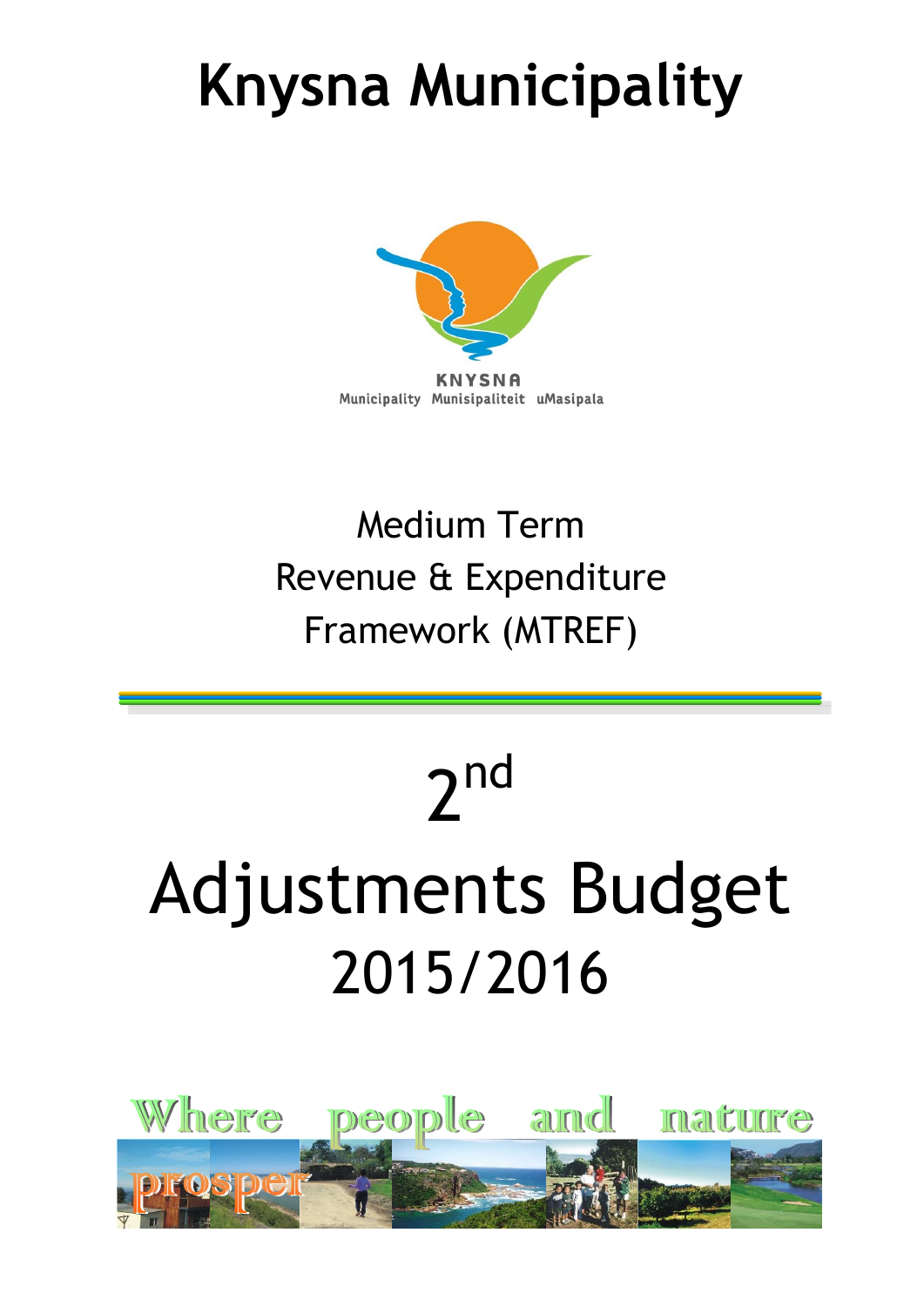## **Table of Contents**

| Section 7 - Adjustments to expenditure on allocations and grant programmes  24  |
|---------------------------------------------------------------------------------|
| Section 8 - Adjustments to allocations or grants made by the municipality 25    |
| Section 9 - Adjustments to councillors and board members allowances and         |
| Section 10 - Adjustments to service delivery and budget implementation plan  26 |
|                                                                                 |
|                                                                                 |
|                                                                                 |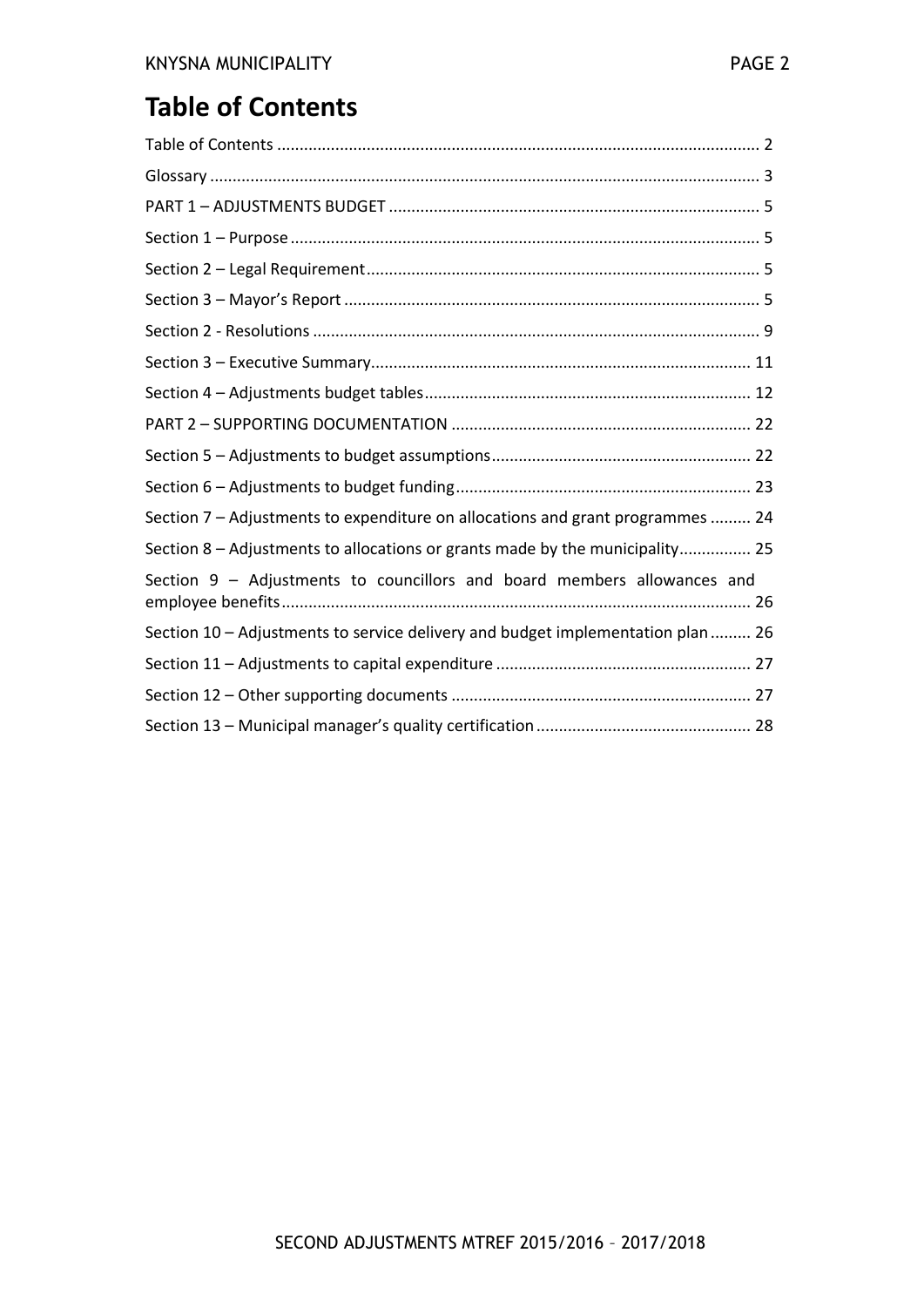## <span id="page-2-0"></span>**Glossary**

**Adjustments Budget –** Prescribed in section 28 of the MFMA. The formal means by which a municipality may revise its annual budget during the year.

**Allocations –** Money received from Provincial or National Government or other municipalities.

**AFS –** Annual Financial Statements

**AG –** Auditor-General

**Budget –** The financial plan of the Municipality.

**Budget Related Policy –** Policy of a municipality affecting or affected by the budget, examples include tariff policy, rates policy and credit control and debt collection policy.

**Capital Expenditure** - Spending on assets such as land, buildings and machinery. Any capital expenditure must be reflected as an asset on the Municipality's Statement of Financial Performance.

**Cash Flow Statement –** A statement showing when actual cash will be received and spent by the Municipality. Cash payments do not always coincide with budgeted expenditure timings. For example, when an invoice is received by the Municipality it is shown as expenditure in the month it is received, even though it may not be paid in the same period.

**CFO –** Chief Financial Officer

**DORA –** Division of Revenue Act. Annual legislation that shows the total allocations made by national to provincial and local government.

**Equitable Share –** A general grant paid to municipalities. It is predominantly targeted to help with free basic services.

**Fruitless and wasteful expenditure –** Expenditure that was made in vain and would have been avoided had reasonable care been exercised.

**GFS –** Government Finance Statistics. An internationally recognised classification system that facilitates like for like comparison between municipalities.

**GGP –** Gross Geographical Product

**GRAP –** Generally Recognised Accounting Practice. The new standard for municipal accounting and basis upon which AFS are prepared.

**IDP –** Integrated Development Plan. The main strategic planning document of the Municipality.

**KPI's –** Key Performance Indicators.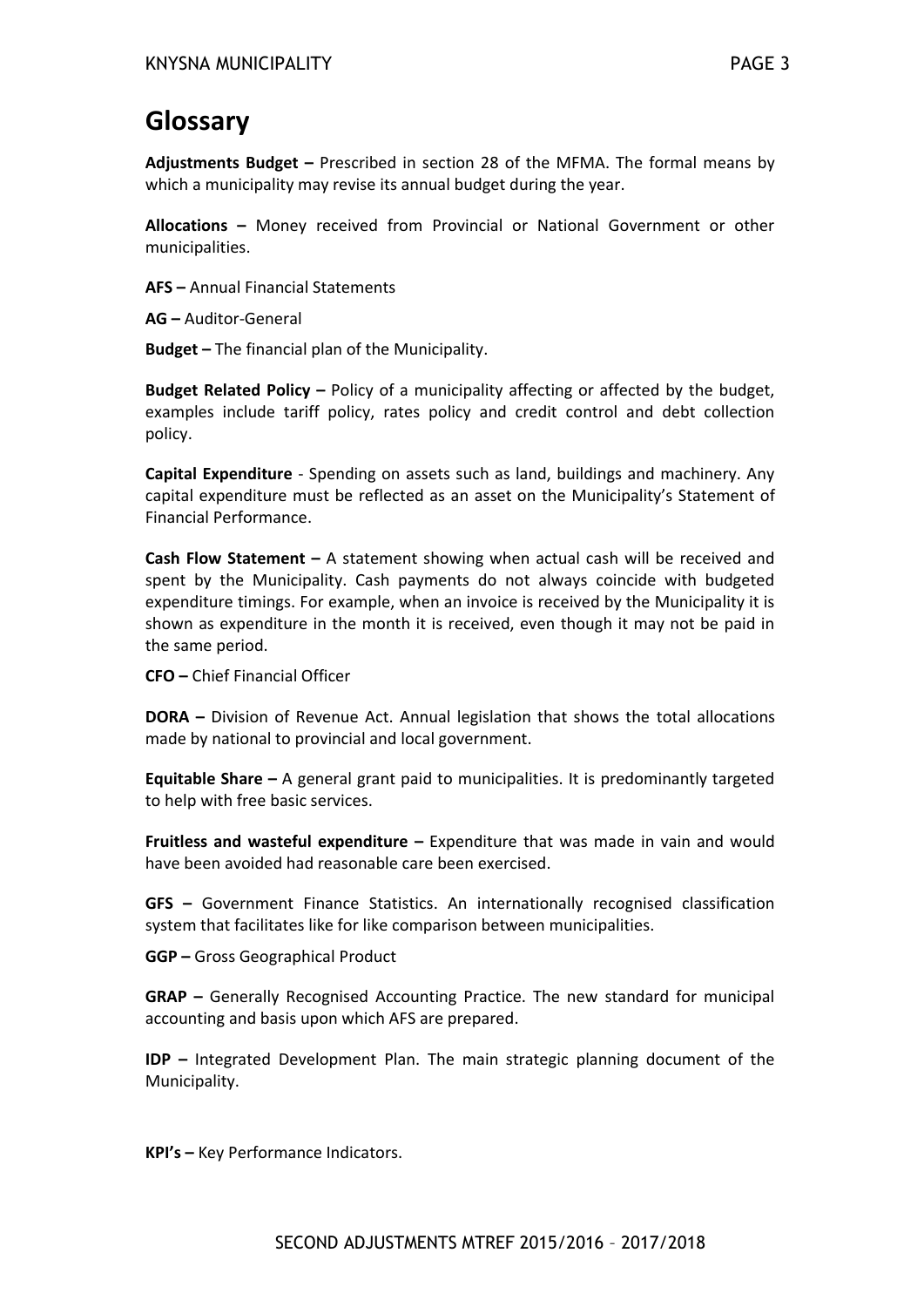**MFMA –** The Municipal Finance Management Act – No. 53 of 2003. The principle piece of legislation relating to municipal financial management.

**MIG** – Municipal Infrastructure Grant

**MTREF –** Medium Term Revenue and Expenditure Framework. A medium term financial plan, usually 3 years, based on a fixed first year and indicative further two years budget allocations. Also includes details of the previous three years and current years' financial position.

**NDPG** – Neighbourhood Development Partnership Grant

**NT** – National Treasury

**Net Assets –** Net assets are the residual interest in the assets of the entity after deducting all its liabilities. This means the net assets of the municipality equates to the "net wealth" of the municipality, after all assets were sold/recovered and all liabilities paid. Transactions which do not meet the definition of Revenue or Expenses, such as increases in values of Property, Plant and Equipment where there is no inflow or outflow of resources are accounted for in Net Assets.

**Operating Expenditure –** Spending on the day to day expenses of the Municipality such as salaries and wages.

**PI's** – Performance Indicators

**Rates –** Local Government tax based on the assessed value of a property. To determine the rates payable, the assessed rateable value is multiplied by the rate in the rand.

**R&M –** Repairs and maintenance on property, plant and equipment.

**SALGA –** South African Local Government Association

**SCM –** Supply Chain Management.

**SDBIP –** Service Delivery and Budget Implementation Plan. A detailed plan comprising quarterly performance targets and monthly budget estimates.

**Strategic Objectives –** The main priorities of the Municipality as set out in the IDP. Budgeted spending must contribute towards the achievement of the strategic objectives.

**Unauthorised expenditure –** Generally, **s**pending without, or in excess of, an approved budget.

**Virement –** A transfer of budget.

**Virement Policy –** The policy that sets out the rules for budget transfers. Virements are usually allowed within a vote. Transfers between votes must be agreed by Council through an Adjustments Budget.

**Vote –** One of the main segments into which a budget is divided. In Knysna Municipality this means at directorate level.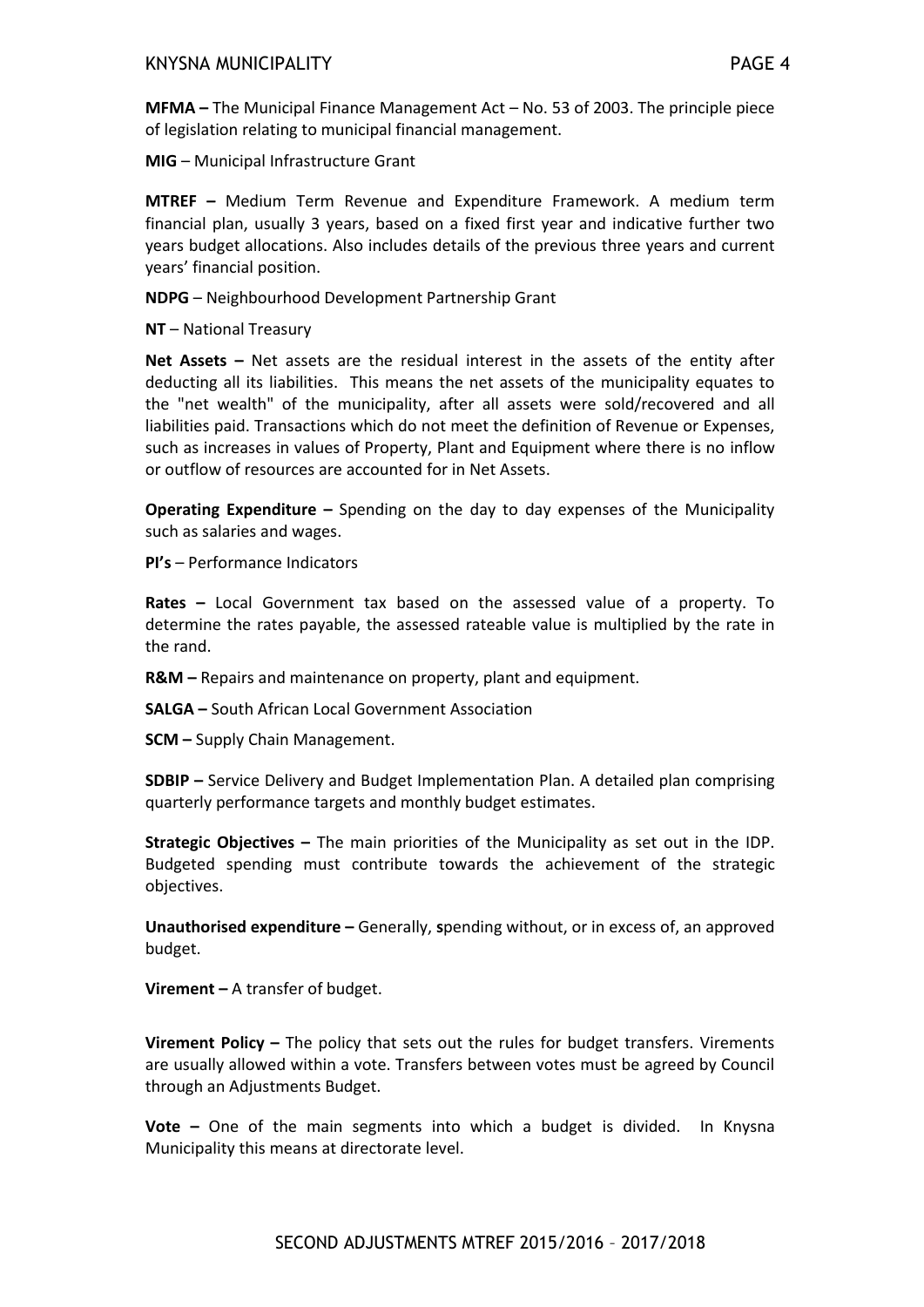## <span id="page-4-0"></span>**PART 1 – ADJUSTMENTS BUDGET**

## **Section 1 – Purpose**

To rectify the Municipality's revised budget according to the following reasons of Section 28 of the MFMA through an adjustments budget:

- (1) To appropriate additional revenues received by the Municipality after the legislated February 2016 Adjustment,
- (2) To authorise unforeseeable and unavoidable expenditure incurred; and
- (3) To cater for projects that are being rolled over to the 2016/17 financial year.

## <span id="page-4-1"></span>**Section 2 – Legal Requirements**

#### **Municipal adjustments budgets**

**28.** (1) A municipality may revise an approved annual budget through an adjustments budget.

(2) An adjustments budget—

*(a)* must adjust the revenue and expenditure estimates downwards if there is material under-collection of revenue during the current year;

*(b)* may appropriate additional revenues that have become available over and above those anticipated in the annual budget, but only to revise or accelerate spending programmes already budgeted for;

*(c)* may, within a prescribed framework, authorise unforeseeable and unavoidable expenditure recommended by the mayor of the municipality;

*(d)* may authorise the utilisation of projected savings in one vote towards spending under another vote;

*(e)* may authorise the spending of funds that were unspent at the end of the past financial year where the under-spending could not reasonably have been foreseen at the time to include projected roll-overs when the annual budget for the current year was approved by the council;

*(f)* may correct any errors in the annual budget; and

*(g)* may provide for any other expenditure within a prescribed framework.

(3) An adjustments budget must be in a prescribed form.

(4) Only the mayor may table an adjustments budget in the municipal council, but an adjustments budget in terms of subsection (2)*(b)* to *(g)* may only be tabled within any prescribed limitations as to timing or frequency.

(5) When an adjustments budget is tabled, it must be accompanied by-

*(a)* an explanation how the adjustments budget affects the annual budget;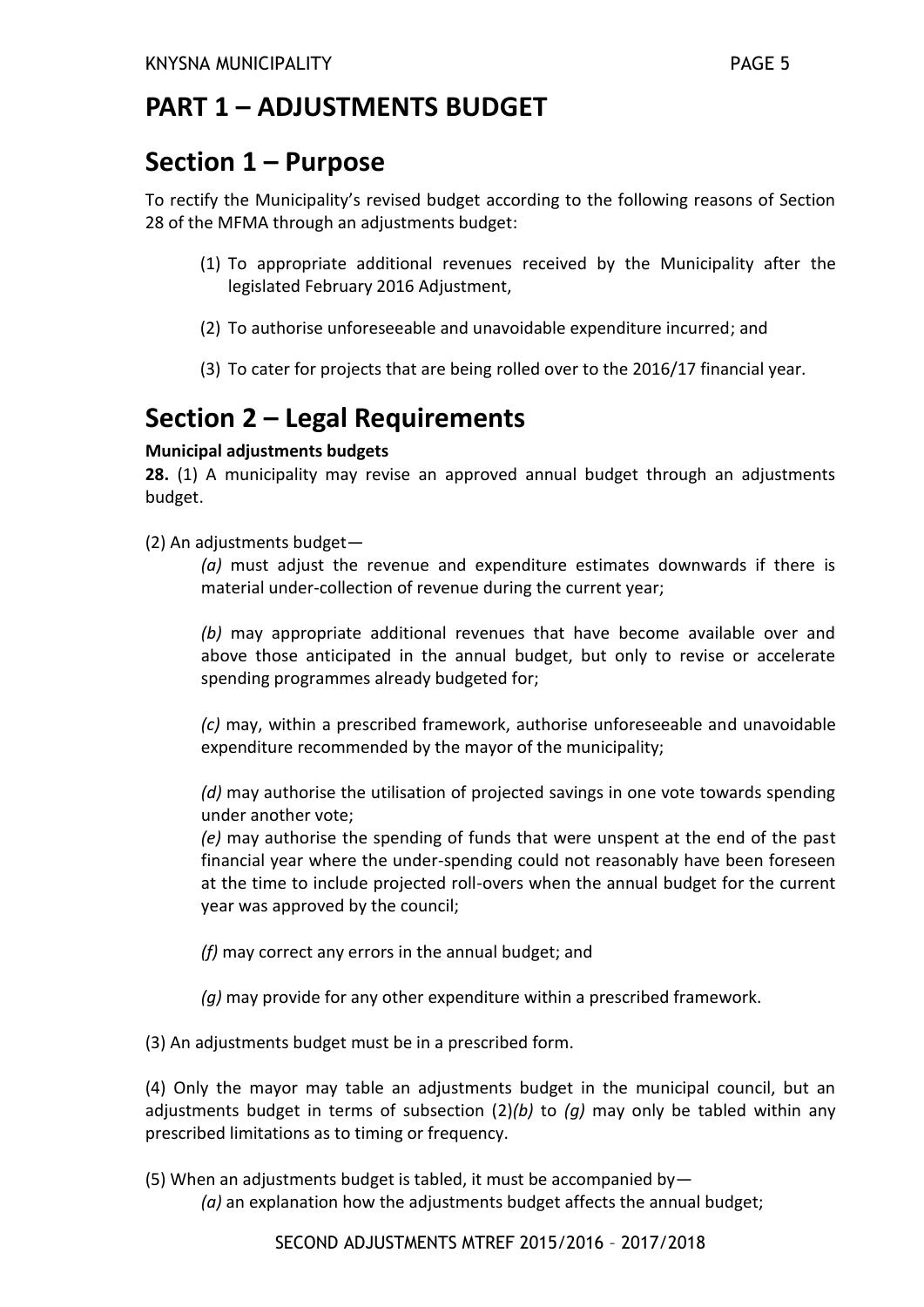*(b)* a motivation of any material changes to the annual budget;

*(c)* an explanation of the impact of any increased spending on the annual budget and the annual budgets for the next two financial years; and

*(d)* any other supporting documentation that may be prescribed.

(6) Municipal tax and tariffs may not be increased during a financial year except when required in terms of a financial recovery plan.

(7) Sections 22*(b)*, 23(3) and 24(3) apply in respect of an adjustments budget, and in such application a reference in those sections to an annual budget must be read as a reference to an adjustments budget.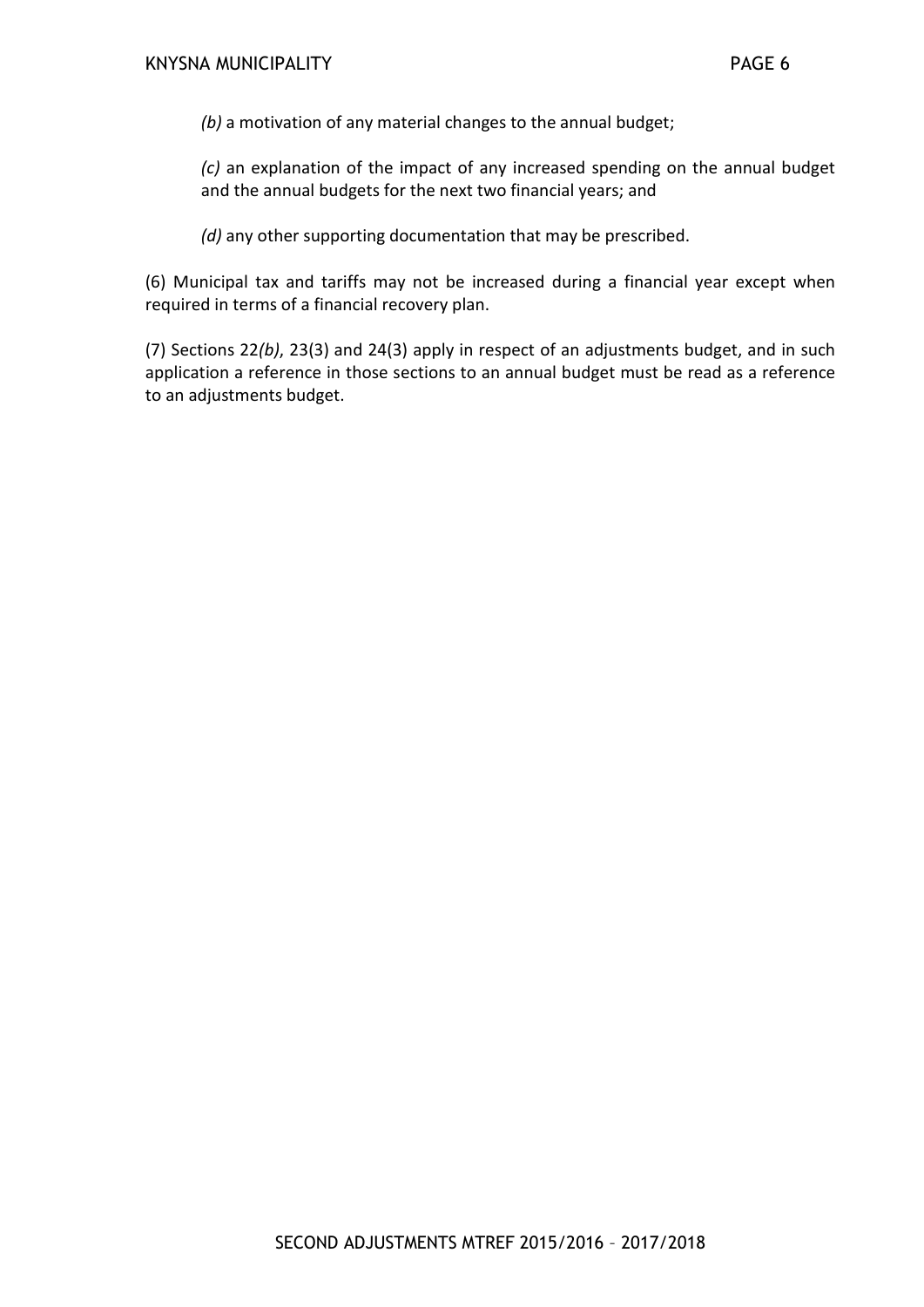## **Section 2 –Mayor's Report**

An Adjustments Budget is the means in which a municipality may revise its annual budget during the course of a financial year as stipulated on section 2 of Part 1 above "Legal Requirements".

This Adjustments Budget does not shift the priorities and overall direction of the revised budget, it merely appropriates additional funds that became available to the municipality after the February Adjustments budget, authorizes unforeseen and unavoidable expenses and includes information on projects that are being rolled over.

1.1 The overall net effect on the second Adjustments Budget of Knysna municipality is a reduction of R2.2 million and R4.8 million on the operating budget and capital budget respectively.

#### **1.2 Reasons for the adjustments budget**

#### *1.1.1 Allocations and grant adjustments*

Human Settlement programmes progressed faster than anticipated hence an additional R15.5 million was received from the Provincial Human Settlement Department to accelerate Housing programmes.

In addition to the R15.5 million mentioned above, the Human Settlements department is currently overspent by R20 million. Due to the overlapping period between the municipal and provincial financial years, Province has agreed in writing that Knysna Municipality can start spending its 2016/17 gazetted allocation for human settlement projects in its 2015/16 financial year.

Roll-over of the MIG allocation of R 371 thousand that was approved for labour intensive projects from 2014/15 was also included in this adjustment budget as the approval on this was received in April 2016.

#### *1.1.2 Roll-overs*

A few projects has commenced were implementation is slower than anticipated, therefore the Project Managers have requested these projects to be rolled over to the 2016/17 budget. The current year's budget will thus be reduced and reallocated to the Capital Replacement Reserve to cater for spend on these "rolled over projects" in the 2016/17 financial year. These projects are as follows:

- o Total reduction of R2.7 million under Executive and Council Capital projects specifically Ward allocation from various Wards,
- o R422 thousand for the establishment of the Knysna Waste Facility;
- o R400 thousand for a Specialised Fire Vehicle which was involved in an accident and written off. Insurance paid back on time in order to replace the vehicle, however due to the complexity in specifications, the procurement process has not been concluded;
- $\circ$  R570 thousand for the construction of recreational facilities in Hornlee;.
- o R1 million additional allocation from Technical Services Roads Department towards the Tubatsi road project;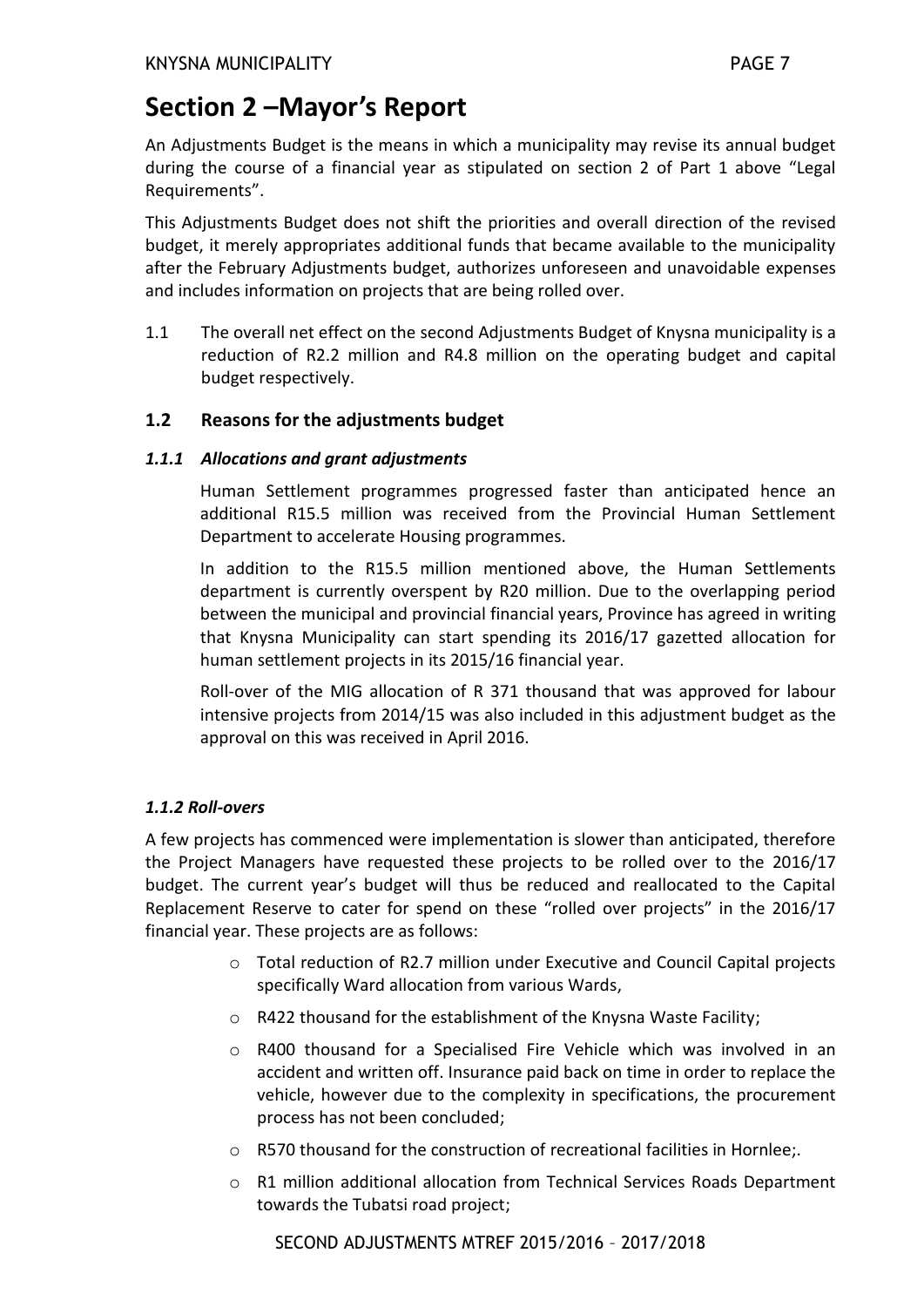- $\circ$  R52 thousand for the grader that will be purchased in the new financial year;
- o R310 thousand for the Heatherdale Street Rehabilitation;
- o R1.7 million for the upgrading of the second phase of sewer works;
- o R500 thousand for the Upgrading of Gouna pipeline; and
- o R1.2 million for the Bongani Sports field.

#### *1.1.3 Appropriate/ shifting of funds to accommodate over expenditure*

#### *1.1.3.1 Operating:*

#### **Employee Related Costs**

 $\circ$  R4.8 million additional needed to cater for unforeseen events like riots, water breakages, etc. that resulted in increased expenditure pertaining to overtime, standby costs and the appointment of temporary contractors.

#### **Debt impairment**

o R 5.7 million debt impairment reduction due to the increased fees paid to the traffic fines management agent which is an indicator of higher revenue.

#### **Contracted Services**

o R 1.9 million increase for contractor fees mainly on prepaid electricity expenses commensurate with the revenue generation profile resultant of increased demand mainly due to weather conditions as well as increased fees paid to the traffic management agent.

#### **Other Expenditure**

- $\circ$  To cater for the additional grant funding on human settlements projects mentioned in 1.1.1 above, other expenditure increased with approximately R 29 million; and
- o R 1.5 million over expenditure to assist with emergency related breakdowns.

#### *1.1.3.2 Capital:*

o To cater for the additional grant funding on human settlements projects mentioned in 1.1.1 above, capital expenditure increased with approximately R 6.2 million.

#### *1.1.4 Shifts between Opex and Capex:*

o R560 thousand of the Modula library from Capex to Opex; and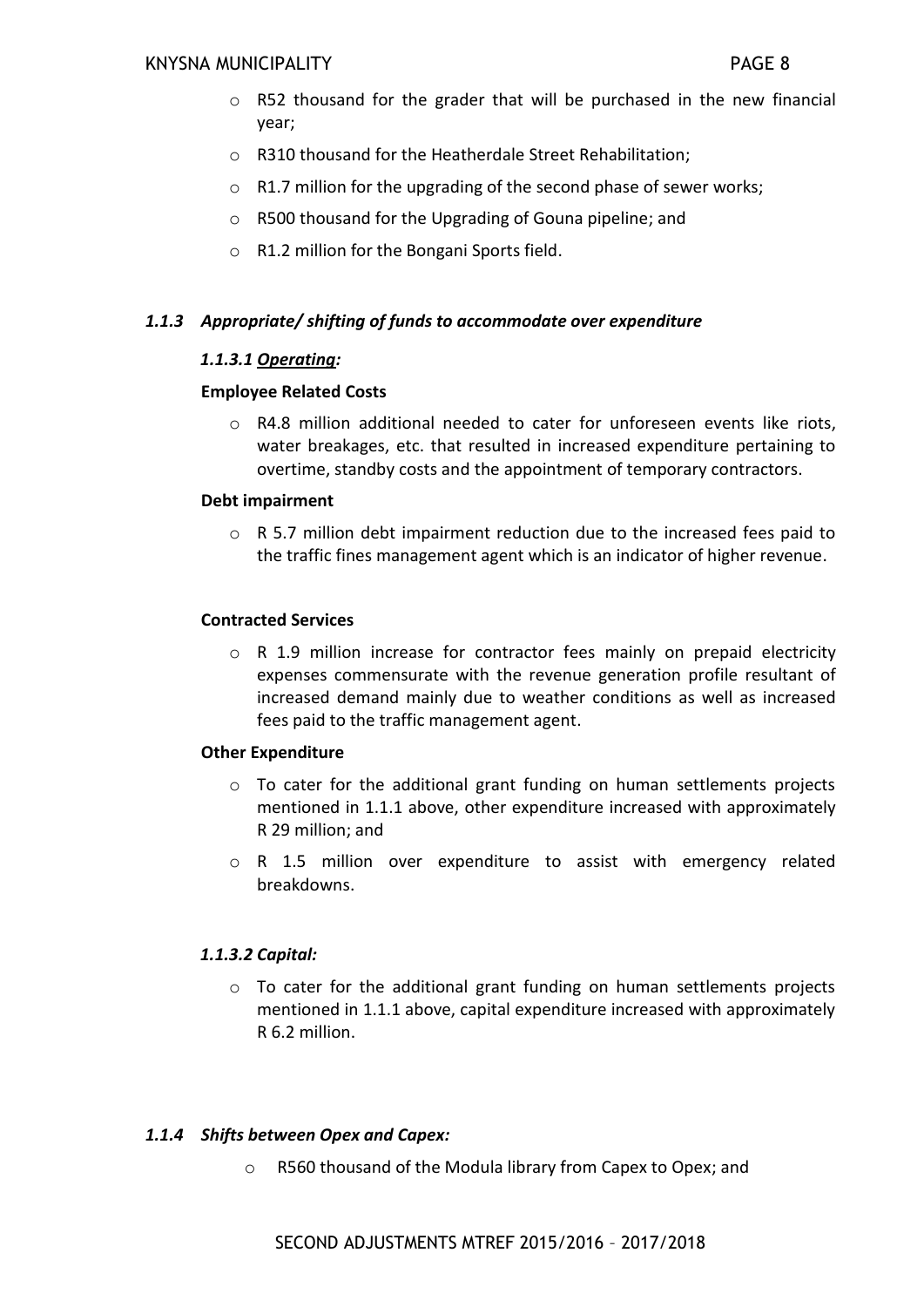- o R2 million Capital roads allocation to be transferred to Operating expenses.
- <span id="page-8-0"></span>o R375 thousand professional fees of the Rheenendal Roads project funded by National Government from Opex to Capex.

#### **1.2 Recommendation to council regarding the MTREF**

Taking into consideration the reasons listed in paragraph 1.1, it is recommended that Council approves the adjustments budget.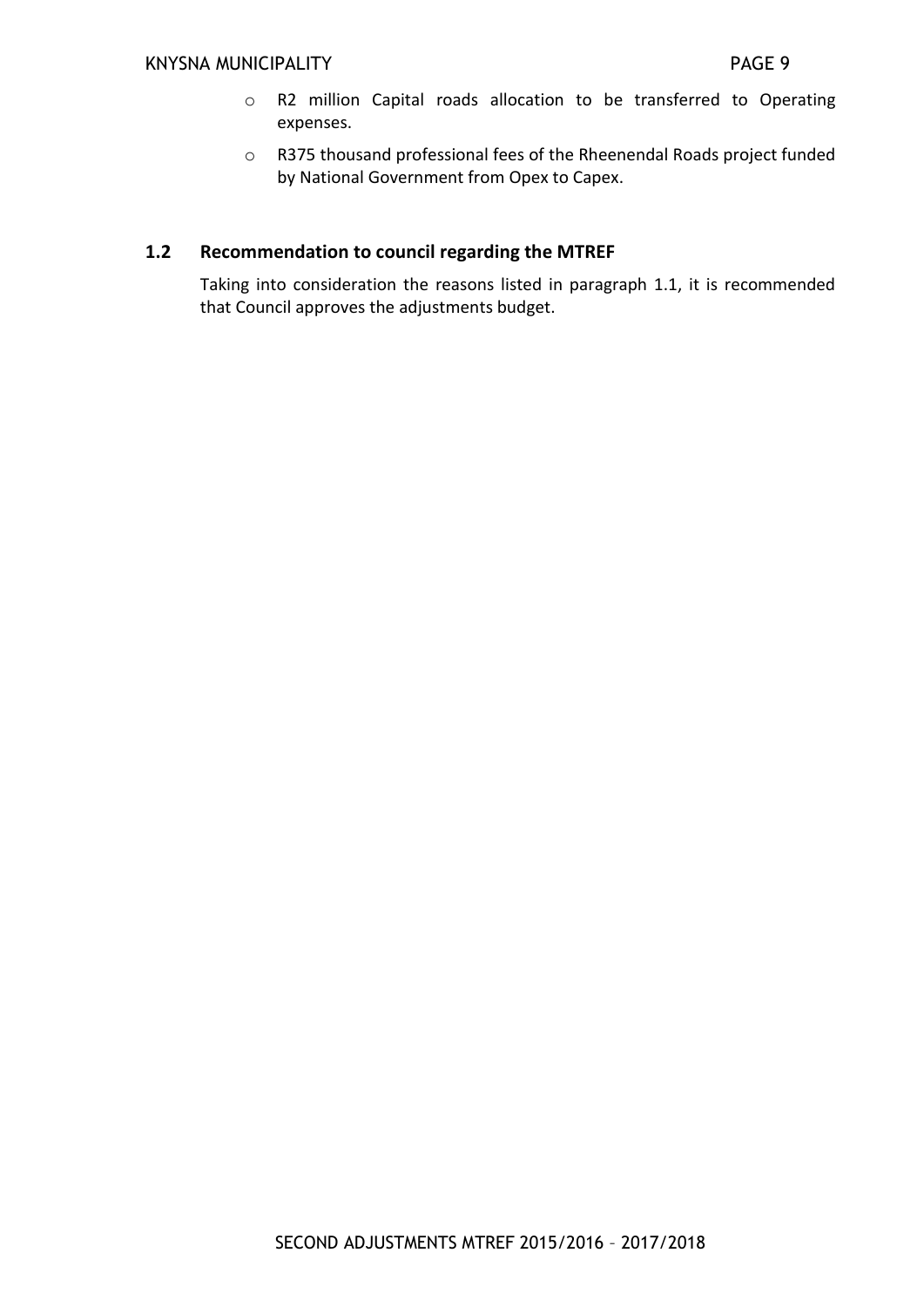## **Section 3 - Resolutions**

Knysna Municipality

#### **ADJUSTMENTS MTREF 2015/2016**

#### **RECOMMENDATION:**

- [a] That the year end 2015/16 Adjustment Budget be approved in terms of Section 28(1) of the Local Government: Municipal Finance Management Act, 2003;
- [b] That the reasons for the 2015/16 Adjustment Budget, as approved in [a] above, and mentioned in the Mayor's Report, be noted;
- [c] That it be noted that the 2015/16 second Adjustments Budget, as approved in [a] above, has an overall net effect of a reduction of R2.2 million and R4.8 million on the operating budget and capital budget respectively.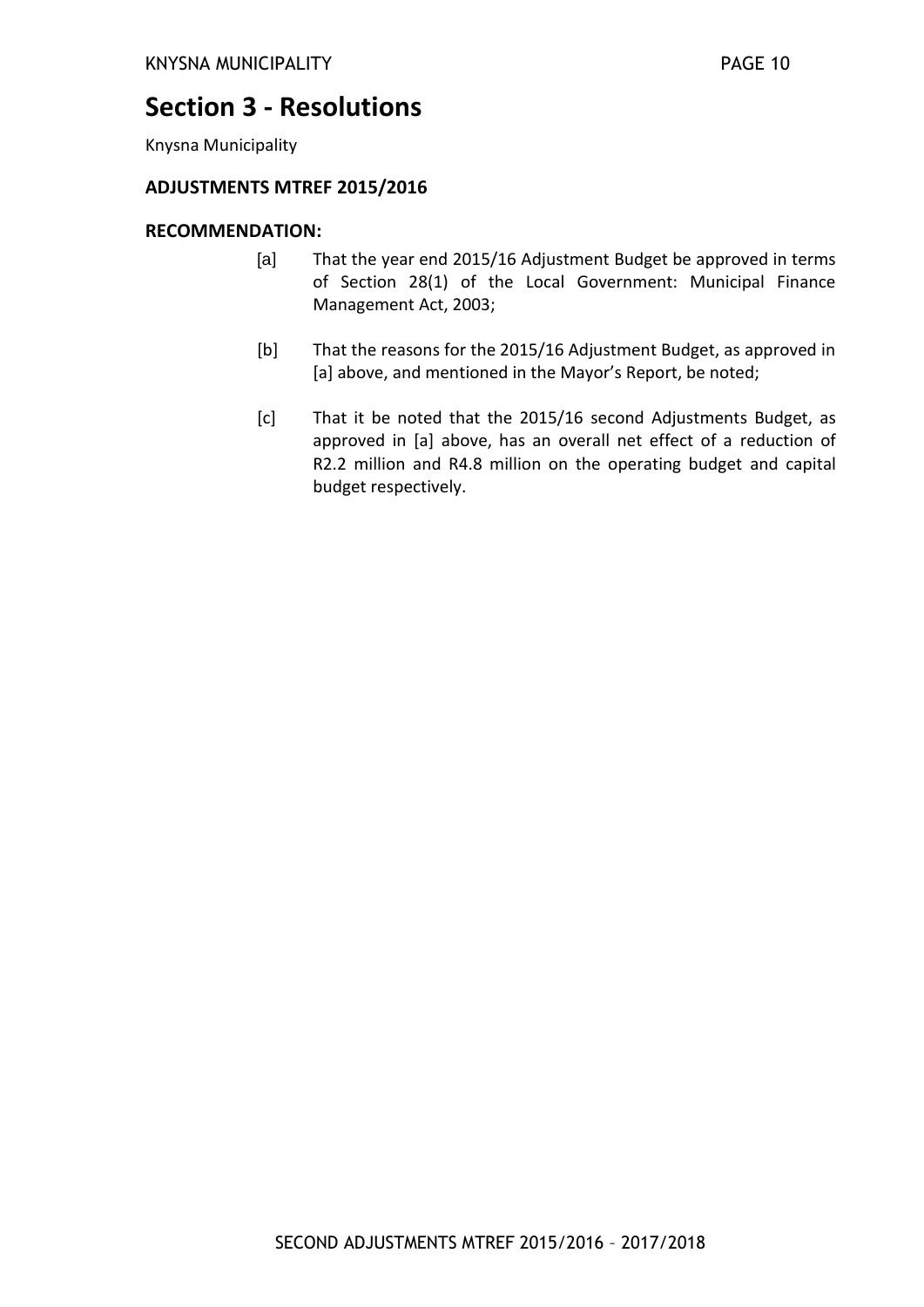### <span id="page-10-0"></span>**Section 4 – Executive Summary**

#### **4.1 Introduction**

Changes in a budget is a necessity as there are various internal and external factors impacting on the financial performance and implementation of the budget during the year. 1.1 The overall net effect on the second Adjustments Budget of Knysna municipality is a reduction of R2.2 million and R4.8 million on the operating budget and capital budget respectively.

#### **4.2 Provision of basic services**

There is no negative effect by this Adjustments Budget on the provision of basic services.

#### **4.3 Effect of the adjustments budget**

The base revenue changes will not be impacted instead all savings of all roll-over projects will be recognised on the AFS and centralised into the CRR.

#### **4.4 Adjustment highlights**

Fuller details of the various income and expenditure changes are shown in this document in different format of the tables.

#### **3.5 Conclusion**

<span id="page-10-1"></span>The overall net effect on the second Adjustments Budget of Knysna municipality is a reduction of R2.2 million and R4.8 million on the operating budget and capital budget respectively.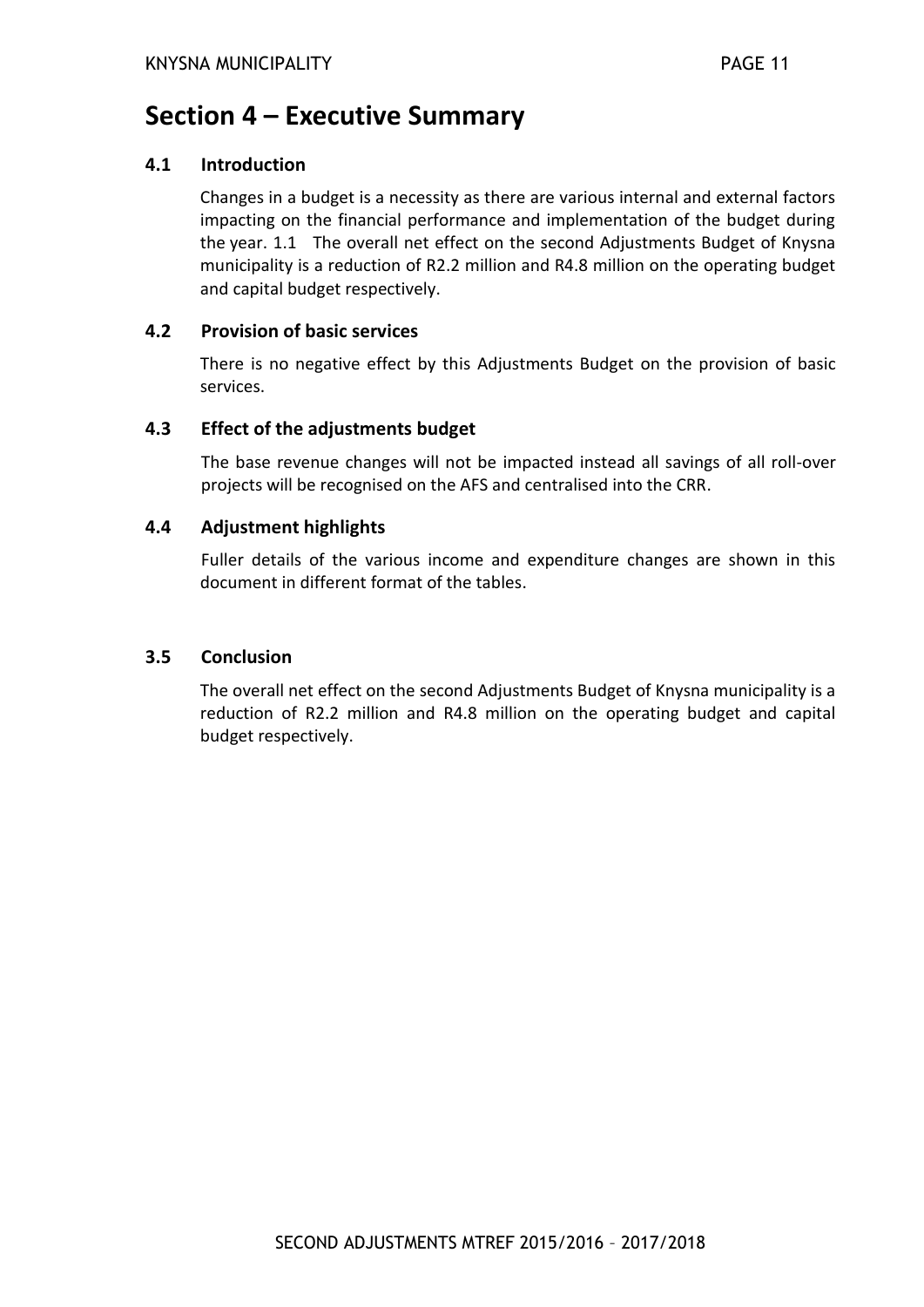## **Section 4 – Adjustments budget tables**

#### **Table B1 Adjustments Budget Summary**

|                                                                                                   |                           |                          |                          | +1 2016/17               | <b>Budget Year Budget Year</b><br>+2 2017/18 |                           |                    |                    |
|---------------------------------------------------------------------------------------------------|---------------------------|--------------------------|--------------------------|--------------------------|----------------------------------------------|---------------------------|--------------------|--------------------|
| Description                                                                                       | Original<br><b>Budget</b> | Prior<br>Adjusted        | Nat. or<br>Prov. Govt    | Other<br>Adjusts.        | Total<br>Adjusts.                            | Adjusted<br><b>Budget</b> | Adjusted<br>Budget | Adjusted<br>Budget |
|                                                                                                   |                           | 1                        | 5                        | 6                        | 7                                            | 8                         |                    |                    |
| R thousands                                                                                       | Α                         | A1                       | E                        | F                        | G                                            | Η                         |                    |                    |
| <b>Financial Performance</b>                                                                      |                           |                          |                          |                          |                                              |                           |                    |                    |
| Property rates                                                                                    | 174,430                   | 174,430                  |                          |                          |                                              | 174,430                   | 191,866            | 205,364            |
| Service charges<br>Investment revenue                                                             | 300,395<br>3,200          | 297,395<br>5,200         |                          |                          |                                              | 297,395<br>5,200          | 348,898<br>3,400   | 387,924<br>3,600   |
| Transfers recognised - operational                                                                | 93,803                    | 113,866                  | 29,480                   | $\equiv$                 | 29,480                                       | 143,346                   | 104,483            | 108,783            |
| Other own revenue                                                                                 | 96,393                    | 101,753                  |                          |                          |                                              | 101,753                   | 104,973            | 114,889            |
| <b>Total Revenue (excluding capital transfers</b>                                                 | 668,222                   | 692,645                  | 29,480                   |                          | 29,480                                       | 722,124                   | 753,620            | 820,560            |
| and contributions)                                                                                |                           |                          |                          |                          |                                              |                           |                    |                    |
| Employ ee costs                                                                                   | 196,737                   | 196,491                  | $\equiv$                 | 4,785                    | 4,785                                        | 201,276                   | 214,147            | 228,781            |
| Remuneration of councillors                                                                       | 6,817                     | 6,817                    |                          | -                        |                                              | 6,817                     | 7,294              | 7,804              |
| Depreciation & asset impairment<br>Finance charges                                                | 25,918<br>13,962          | 25,918<br>13,650         | -<br>$\equiv$            | $\overline{\phantom{0}}$ | $\equiv$                                     | 25,918<br>13,650          | 32,544<br>15,586   | 34,749<br>16,520   |
| Materials and bulk purchases                                                                      | 154,328                   | 167,720                  |                          |                          | $\overline{\phantom{0}}$                     | 167,720                   | 174,825            | 189,690            |
| Transfers and grants                                                                              | 5,631                     | 5,922                    |                          |                          |                                              | 5,922                     | 5,665              | 5,781              |
| Other expenditure                                                                                 | 232,441                   | 265,149                  | 29,434                   | (2,500)                  | 26,934                                       | 292.083                   | 195,822            | 201,865            |
| <b>Total Expenditure</b>                                                                          | 635,833                   | 681,666                  | 29,434                   | 2,285                    | 31,719                                       | 713,666                   | 645,882            | 685,191            |
| <b>Surplus/(Deficit)</b>                                                                          | 32,388                    | 10,979                   | 46                       | (2, 285)                 | (2, 239)                                     | 8,458                     | 107,738            | 135,369            |
| Transfers recognised - capital                                                                    | 56,265                    | 48,535                   | 6,226                    |                          | 6,226                                        | 54,761                    | 46,586             | 41,027             |
| Contributions recognised - capital & contributed a<br>Surplus/(Deficit) after capital transfers & | 88,653                    | 59,514                   | 6,272                    | (2, 285)                 | 3,987                                        | 63,501                    | 154,324            | 176,396            |
| contributions                                                                                     |                           |                          |                          |                          |                                              |                           |                    |                    |
| Share of surplus/ (deficit) of associate                                                          |                           |                          |                          |                          |                                              |                           |                    |                    |
| Surplus/ (Deficit) for the year                                                                   | 88,653                    | 59,514                   | 6,272                    | (2, 285)                 | 3,987                                        | 63,501                    | 154,324            | 176,396            |
| Capital expenditure & funds sources                                                               |                           |                          |                          |                          |                                              |                           |                    |                    |
| Capital expenditure                                                                               | 102,683                   | 107,810                  | 6,226                    | (11, 033)                | (4, 807)                                     | 103,004                   | 70,240             | 58,992             |
| Transfers recognised - capital                                                                    | 56,265                    | 48,535                   | 6,226                    |                          | 6,226                                        | 54,761                    | 46,586             | 41,027             |
| Public contributions & donations                                                                  |                           |                          |                          |                          |                                              |                           |                    |                    |
| Borrow ing                                                                                        | 14,732                    | 22,206                   |                          | (4, 749)                 | (4, 749)                                     | 17,458                    | 12,570             | 10,660             |
| Internally generated funds                                                                        | 31,686                    | 37,069                   | $\equiv$                 | (6, 284)                 | (6, 284)                                     | 30,785                    | 11,084             | 7,305              |
| Total sources of capital funds                                                                    | 102,683                   | 107,810                  | 6,226                    | (11, 033)                | (4, 807)                                     | 103,004                   | 70,240             | 58,992             |
| <b>Financial position</b>                                                                         |                           |                          |                          |                          |                                              |                           |                    |                    |
| Total current assets                                                                              | 120,513                   | 160,713                  |                          | (6,030)                  | (6,030)                                      | 154,683                   | 74,348             | 144,800            |
| Total non current assets                                                                          | 1,096,615                 | 1,074,195                |                          |                          |                                              | 1,074,195                 | 174,179            | 201,422            |
| Total current liabilities                                                                         | 105,627                   | 116,506<br>244,936       | $\overline{\phantom{0}}$ |                          |                                              | 116,506                   | 47,229             | 50,111             |
| Total non current liabilities<br><b>Community wealth/Equity</b>                                   | 226,004<br>885,497        | 873,467                  | $\overline{\phantom{0}}$ | 9,983<br>(16, 013)       | 9,983<br>(16, 013)                           | 254,919<br>857,454        | 161,925<br>39,373  | 170,120<br>125,992 |
|                                                                                                   |                           |                          |                          |                          |                                              |                           |                    |                    |
| <b>Cash flows</b>                                                                                 | 115,053                   |                          | 35,706                   |                          |                                              | 67,663                    | 22,964             | 120,474            |
| Net cash from (used) operating<br>Net cash from (used) investing                                  | (103, 444)                |                          |                          | (83,095)<br>3,245        | (47, 390)<br>3,245                           | (100, 199)                | (72, 563)          | (61, 315)          |
| Net cash from (used) financing                                                                    | (4, 536)                  | -                        |                          | (4, 757)                 | (4, 757)                                     | (9, 292)                  | (7, 333)           | (13, 940)          |
| Cash/cash equivalents at the year end                                                             | 22,338                    |                          | 35,706                   | (38, 974)                | (3, 269)                                     | 19,070                    | (37, 863)          | 7,357              |
| Cash backing/surplus reconciliation                                                               |                           |                          |                          |                          |                                              |                           |                    |                    |
| Cash and investments available                                                                    | 46,195                    | 63,335                   |                          | (17, 232)                | (17, 232)                                    | 46,103                    | 41,721             | 116,071            |
| Application of cash and investments                                                               | 22,523                    | 28,491                   |                          | (49, 867)                | (49, 867)                                    | (21, 376)                 | (87, 766)          | (93, 123)          |
| Balance - surplus (shortfall)                                                                     | 23,672                    | 34,843                   | $\qquad \qquad -$        | 32,635                   | 32,635                                       | 67,479                    | 129,487            | 209,194            |
| <b>Asset Management</b>                                                                           |                           |                          |                          |                          |                                              |                           |                    |                    |
| Asset register summary (WDV)                                                                      | 1,070,790                 | 103,348                  |                          | (20, 937)                | (20, 937)                                    | 82,411                    | 1,079,877          | 1,104,120          |
| Depreciation & asset impairment                                                                   | 25,918                    | 25,918                   |                          |                          |                                              | 25,918                    | 32,544             | 34,749             |
| Renewal of Existing Assets                                                                        | 35,139                    | 40,250                   |                          | (6, 827)                 | (6, 827)                                     | 33,424                    | 17,246             | 15,336             |
| Repairs and Maintenance                                                                           | 42,968                    | 43,738                   | $\qquad \qquad -$        | 1,754                    | 1,754                                        | 45,492                    | 44,117             | 46,655             |
| <b>Free services</b>                                                                              |                           |                          |                          |                          |                                              |                           |                    |                    |
| Cost of Free Basic Services provided                                                              | 46,520                    | $\overline{\phantom{0}}$ |                          |                          | -                                            | 46,520                    | 50,707             | 55,271             |
| Revenue cost of free services provided<br>Households below minimum service level                  | 52,267                    |                          |                          |                          | -                                            | 52,267                    | 56,251             | 56,251             |
| Water:                                                                                            | 1                         | -                        |                          | (0)                      | (0)                                          | 1                         | 2                  | 2                  |
| Sanitation/sew erage:                                                                             | 4                         |                          |                          | (0)                      | (0)                                          | 4                         | 4                  | 5                  |
| Energy:                                                                                           | 3                         |                          |                          | (0)                      | (0)                                          | 3                         | 3                  | 4                  |
| Refuse:                                                                                           | $\overline{\phantom{0}}$  |                          |                          | $\overline{c}$           | 2                                            | 2                         |                    |                    |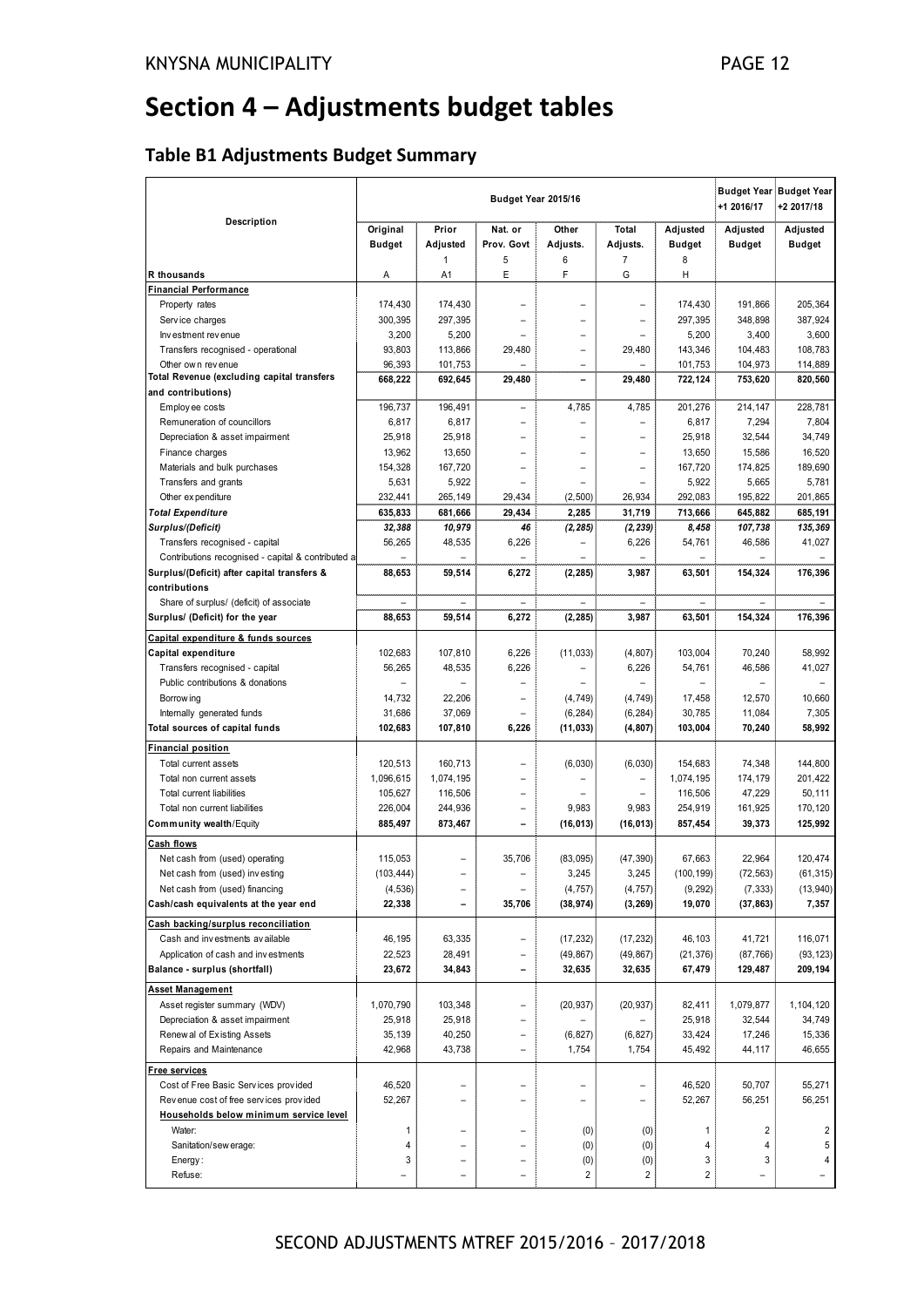#### **Table B2 Adjustments Budget Financial Performance (standard classification)**

| <b>Standard Description</b>                | Ref            |                          | Budget Year Budget Year<br>+1 2016/17 | +2 2017/18               |                          |                          |                          |                   |               |
|--------------------------------------------|----------------|--------------------------|---------------------------------------|--------------------------|--------------------------|--------------------------|--------------------------|-------------------|---------------|
|                                            |                | Original                 | Prior                                 | Nat. or                  | Other                    | Total                    | Adjusted                 | Adjusted          | Adjusted      |
|                                            |                | <b>Budget</b>            | Adjusted                              | Prov. Govt               | Adjusts.                 | Adjusts.                 | <b>Budget</b>            | Budget            | <b>Budget</b> |
|                                            |                |                          | 5                                     | 9                        | 10                       | 11                       | 12                       |                   |               |
| <b>R</b> thousands                         | 1, 4           | Α                        | A <sub>1</sub>                        | E                        | F                        | G                        | H                        |                   |               |
| Revenue - Standard                         |                |                          |                                       |                          |                          |                          |                          |                   |               |
| Governance and administration              |                | 196,867                  | 199,527                               | L                        | $\overline{\phantom{0}}$ | -                        | 199,527                  | 225,596           | 241,964       |
| Executive and council                      |                | 8,491                    | 8,851                                 |                          | $\overline{a}$           | $\overline{\phantom{0}}$ | 8,851                    | 9,596             | 10,584        |
| Budget and treasury office                 |                | 183.454                  | 185.754                               | $\overline{\phantom{0}}$ | $\overline{\phantom{0}}$ | $\overline{\phantom{0}}$ | 185,754                  | 210.782           | 225,645       |
| Corporate services                         |                | 4,921                    | 4,921                                 | $\overline{a}$           | $\overline{a}$           | $\overline{\phantom{0}}$ | 4,921                    | 5,218             | 5,735         |
| Community and public safety                |                | 144,619                  | 152,649                               | 35,335                   | $\overline{\phantom{0}}$ | 35,335                   | 187,983                  | 150,292           | 151,395       |
| Community and social services              |                | 9,843                    | 9,843                                 |                          | $\overline{\phantom{0}}$ | $\overline{\phantom{0}}$ | 9,843                    | 9,402             | 11,352        |
| Sport and recreation                       |                | 1,168                    | 1,168                                 |                          | $\overline{a}$           | $\overline{a}$           | 1,168                    | 1,273             | 1,387         |
| Public safety                              |                | 80,133                   | 85,133                                |                          | $\overline{\phantom{0}}$ | $\overline{\phantom{0}}$ | 85,133                   | 87,785            | 95,648        |
| Housing                                    |                | 53,474                   | 56,505                                | 35,335                   | $\overline{\phantom{0}}$ | 35,335                   | 91,839                   | 51,832            | 43,008        |
| Health                                     |                |                          |                                       |                          | $\overline{\phantom{0}}$ |                          |                          |                   |               |
| Economic and environmental services        |                | 9,233                    | 16,331                                | 371                      | $\overline{\phantom{0}}$ | 371                      | 16,702                   | 7,631             | 8,161         |
| Planning and development                   |                | 3,593                    | 3,593                                 |                          | $\overline{\phantom{0}}$ | $\overline{\phantom{0}}$ | 3,593                    | 2,836             | 3,142         |
| Road transport                             |                | 5,640                    | 12,738                                | 371                      | $\overline{\phantom{0}}$ | 371                      | 13,109                   | 4,795             | 5,019         |
| Environmental protection                   |                |                          | $\overline{\phantom{0}}$              | $\overline{\phantom{0}}$ | $\overline{\phantom{0}}$ | $\overline{\phantom{a}}$ | $\overline{\phantom{a}}$ | $\qquad \qquad -$ |               |
| <b>Trading services</b>                    |                | 373,768                  | 372,673                               | -                        | $\overline{\phantom{0}}$ | $\overline{a}$           | 372,673                  | 416,687           | 460.067       |
| Electricity                                |                | 238,108                  | 235,108                               | $\overline{\phantom{0}}$ | $\overline{\phantom{0}}$ | $\overline{\phantom{0}}$ | 235,108                  | 268,266           | 300,204       |
| Water                                      |                | 76,963                   | 77,278                                | $\overline{\phantom{0}}$ | $\overline{\phantom{0}}$ | $\overline{a}$           | 77,278                   | 88,341            | 94,633        |
| Waste water management                     |                | 28,850                   | 30,441                                | $\overline{\phantom{0}}$ | $\overline{\phantom{0}}$ | $\overline{\phantom{0}}$ | 30,441                   | 26,755            | 28,697        |
| Waste management                           |                | 29,847                   | 29,847                                | $\overline{a}$           | $\overline{\phantom{0}}$ | $\overline{a}$           | 29,847                   | 33,325            | 36,533        |
| Other                                      |                |                          |                                       |                          | $\overline{\phantom{0}}$ |                          |                          |                   |               |
| Total Revenue - Standard                   | $\overline{2}$ | 724,487                  | 741,180                               | 35,706                   | $\overline{a}$           | 35,706                   | 776,886                  | 800,206           | 861,587       |
| Expenditure - Standard                     |                |                          |                                       |                          |                          |                          |                          |                   |               |
| Governance and administration              |                | 151,548                  | 153,419                               | $\overline{\phantom{0}}$ | (2, 338)                 | (2, 338)                 | 151,081                  | 179,691           | 188,079       |
| Executive and council                      |                | 38,751                   | 40,674                                | $\overline{\phantom{0}}$ |                          |                          | 40,674                   | 46,762            | 48,788        |
| Budget and treasury office                 |                | 38,376                   | 35,941                                |                          | 622                      | 622                      | 36,563                   | 51,502            | 54,195        |
| Corporate services                         |                | 74,420                   | 76,804                                |                          | (2,960)                  | (2,960)                  | 73,844                   | 81,427            | 85,096        |
| Community and public safety                |                | 155,885                  | 181,953                               | 29,941                   | (614)                    | 29,327                   | 211,280                  | 103,383           | 107,563       |
| Community and social services              |                | 16,851                   | 16,675                                | 560                      | 239                      | 799                      | 17,474                   | 18,195            | 20,841        |
| Sport and recreation                       |                | 13,654                   | 14,790                                |                          | 659                      | 659                      | 15,449                   | 14,944            | 15,925        |
| Public safety                              |                | 91,475                   | 94,892                                |                          | (1, 549)                 | (1, 549)                 | 93,343                   | 24,086            | 25,141        |
| Housing                                    |                | 29,471                   | 51,163                                | 29,381                   | (19)                     | 29,362                   | 80,524                   | 41,445            | 40,639        |
| Health                                     |                | 4,434                    | 4,434                                 |                          | 56                       | 56                       | 4,490                    | 4,714             | 5,016         |
| <b>Economic and environmental services</b> |                | 53,863                   | 60,556                                | -                        | 2,436                    | 2,436                    | 62,992                   | 52,634            | 55,803        |
| Planning and development                   |                | 14,400                   | 14,378                                | $\overline{\phantom{0}}$ | (387)                    | (387)                    | 13,991                   | 16,710            | 17,879        |
| Road transport                             |                | 37,679                   | 44,395                                |                          | 2,610                    | 2,610                    | 47,006                   | 33,771            | 35,621        |
| Environmental protection                   |                | 1,785                    | 1,783                                 |                          | 213                      | 213                      | 1,996                    | 2,153             | 2,302         |
| <b>Trading services</b>                    |                | 274,538                  | 285,738                               |                          | (449)                    | (449)                    | 285,289                  | 310,174           | 333,747       |
| Electricity                                |                | 168,672                  | 176,650                               |                          | 144                      | 144                      | 176,794                  | 197,923           | 214,644       |
| Water                                      |                | 51,891                   | 55,035                                | $\overline{\phantom{0}}$ | 135                      | 135                      | 55,170                   | 57,315            | 60,881        |
| Waste water management                     |                | 25,044                   | 24,800                                | $\overline{\phantom{0}}$ | (496)                    | (496)                    | 24,303                   | 27,024            | 28,979        |
| Waste management                           |                | 28,931                   | 29,253                                |                          | (231)                    | (231)                    | 29,022                   | 27,912            | 29,244        |
| Other                                      |                | $\overline{\phantom{a}}$ |                                       |                          |                          |                          |                          |                   |               |
| Total Expenditure - Standard               | 3              | 635,833                  | 681,666                               | 29,941                   | (965)                    | 28,976                   | 713,666                  | 645,882           | 685,191       |

The table in terms of standard classification is required by National Treasury to be able to compare all local authorities and prepare consolidated governmental reports.

For specific information relating to the macro structure of the municipality and specific revenue and expenditure types, refer to Table B3 and Table B4.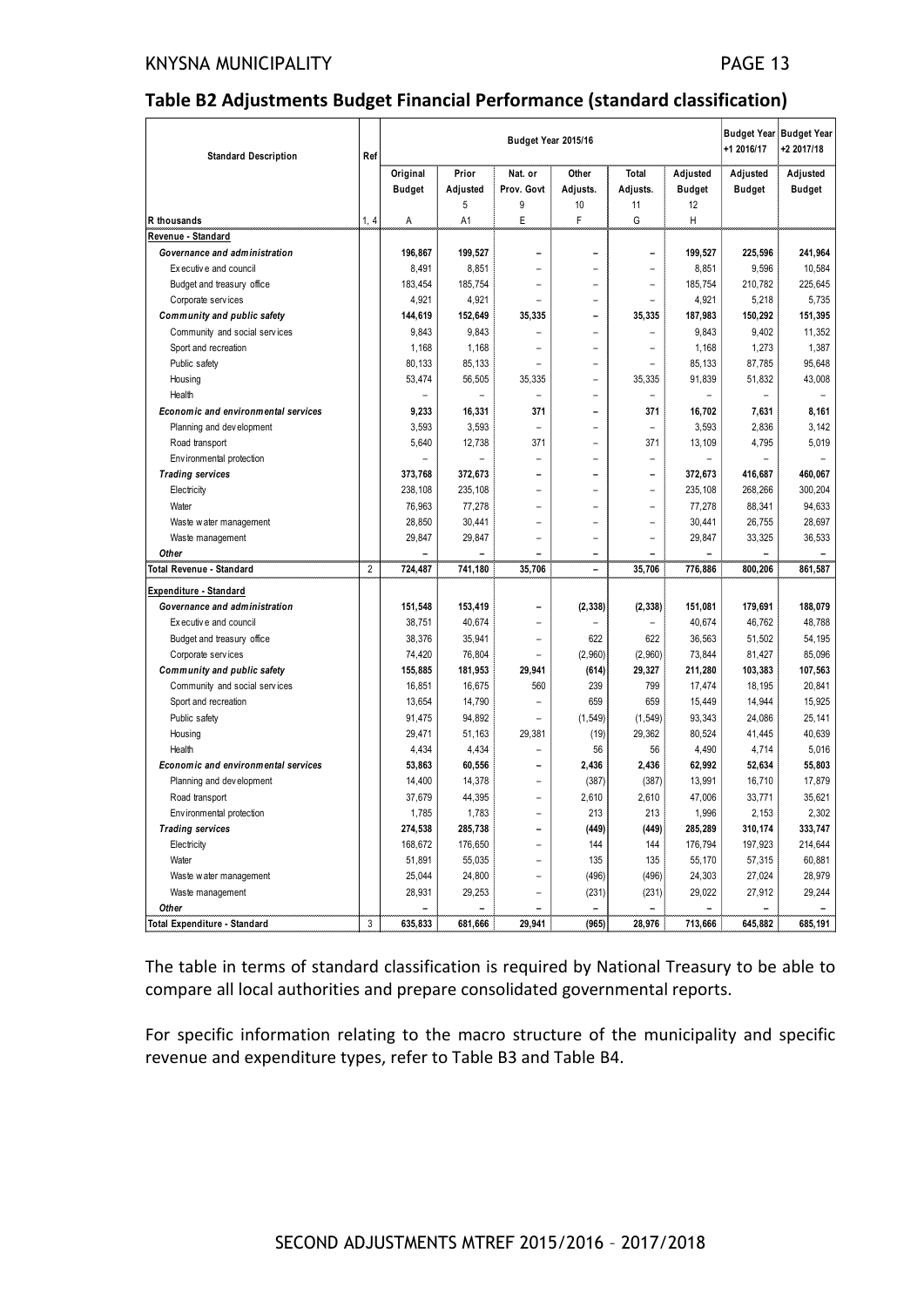|                                                        |                           |                                            |                          | +1 2016/17               | <b>Budget Year Budget Year</b><br>+2 2017/18 |                                         |                           |                           |
|--------------------------------------------------------|---------------------------|--------------------------------------------|--------------------------|--------------------------|----------------------------------------------|-----------------------------------------|---------------------------|---------------------------|
| <b>Vote Description</b>                                | Original<br><b>Budget</b> | February<br>2016<br>Adjustment<br>s Budget | Nat. or<br>Prov. Govt    | Other<br>Adjusts.        | Total<br>Adjusts.                            | Year-end<br>Adjustment<br><b>Budget</b> | Adjusted<br><b>Budget</b> | Adjusted<br><b>Budget</b> |
| R thousands                                            | A                         | A <sub>1</sub>                             | E                        | F                        | G                                            | H                                       |                           |                           |
| <b>Revenue by Vote</b><br>Vote 1 - Executive & Council | 8,491                     | 8,851                                      |                          | $\overline{\phantom{0}}$ |                                              | 8,851                                   | 9,596                     | 10,584                    |
| Vote 2 - Corporate Services                            | 3,644                     | 3,644                                      | $\overline{\phantom{0}}$ | -                        | $\overline{\phantom{0}}$                     | 3.644                                   | 3,986                     | 4,411                     |
| Vote 3 - Financial Services                            | 183,534                   | 185,834                                    | $\overline{\phantom{0}}$ | $\overline{\phantom{0}}$ | -                                            | 185.834                                 | 210.872                   | 225.758                   |
| Vote 5 - Planning & Development                        | 57,068                    | 60.098                                     | 28,779                   | 6,556                    | 35,335                                       | 95.433                                  | 54.668                    | 46,150                    |
| Vote 6 - Community Services                            | 125,282                   | 130,282                                    | $\overline{\phantom{0}}$ | $\overline{\phantom{0}}$ | -                                            | 130,282                                 | 135.924                   | 149,329                   |
| Vote 7 - Electrical Services                           | 238.609                   | 235.609                                    | -                        | -                        | -                                            | 235.609                                 | 269.243                   | 301,188                   |
| Vote 8 - Technical Services                            | 107.858                   | 116.861                                    | 371                      |                          | 371                                          | 117.232                                 | 115.917                   | 124, 167                  |
| <b>Total Revenue by Vote</b>                           | 724.487                   | 741.180                                    | 29.150                   | 6.556                    | 35.706                                       | 776.886                                 | 800.206                   | 861,587                   |
| <b>Expenditure by Vote</b>                             |                           |                                            |                          |                          |                                              |                                         |                           |                           |
| Vote 1 - Executive & Council                           | 38,751                    | 40,674                                     | -                        | -                        | -                                            | 40.674                                  | 46,762                    | 48,788                    |
| Vote 2 - Corporate Services                            | 29,104                    | 29,850                                     | $\overline{\phantom{0}}$ | -                        | -                                            | 29,850                                  | 33,213                    | 34,184                    |
| Vote 3 - Financial Services                            | 53,382                    | 51.447                                     | $\overline{\phantom{0}}$ | -                        | -                                            | 51.447                                  | 68.205                    | 71,434                    |
| Vote 5 - Planning & Development                        | 49.056                    | 70.790                                     | 28.874                   | Ξ.                       | 28,874                                       | 99.663                                  | 63.369                    | 64.059                    |
| Vote 6 - Community Services                            | 166,027                   | 171,243                                    | 560                      | (83)                     | 477                                          | 171,720                                 | 100,549                   | 107,684                   |
| Vote 7 - Electrical Services                           | 178,034                   | 184,557                                    | $\overline{\phantom{0}}$ | $\overline{\phantom{0}}$ | $\overline{\phantom{0}}$                     | 184.557                                 | 207.901                   | 225,203                   |
| Vote 8 - Technical Services                            | 121,480                   | 133,106                                    | $\overline{\phantom{0}}$ | (713)                    | (713)                                        | 132.393                                 | 125.883                   | 133,841                   |
| <b>Total Expenditure by Vote</b>                       | 635,833                   | 681,666                                    | 29,434                   | (796)                    | 28,638                                       | 713,666                                 | 645,882                   | 685,191                   |

#### **Table B3 Adjustments Budget Financial Performance (revenue and expenditure by municipal vote)**

The municipal votes reflect the organisational structure of the municipality which is made up of the following directorates: Executive & Council; Corporate Services; Financial Services; Planning & Development; Community Services; Electrical Services and Technical Services.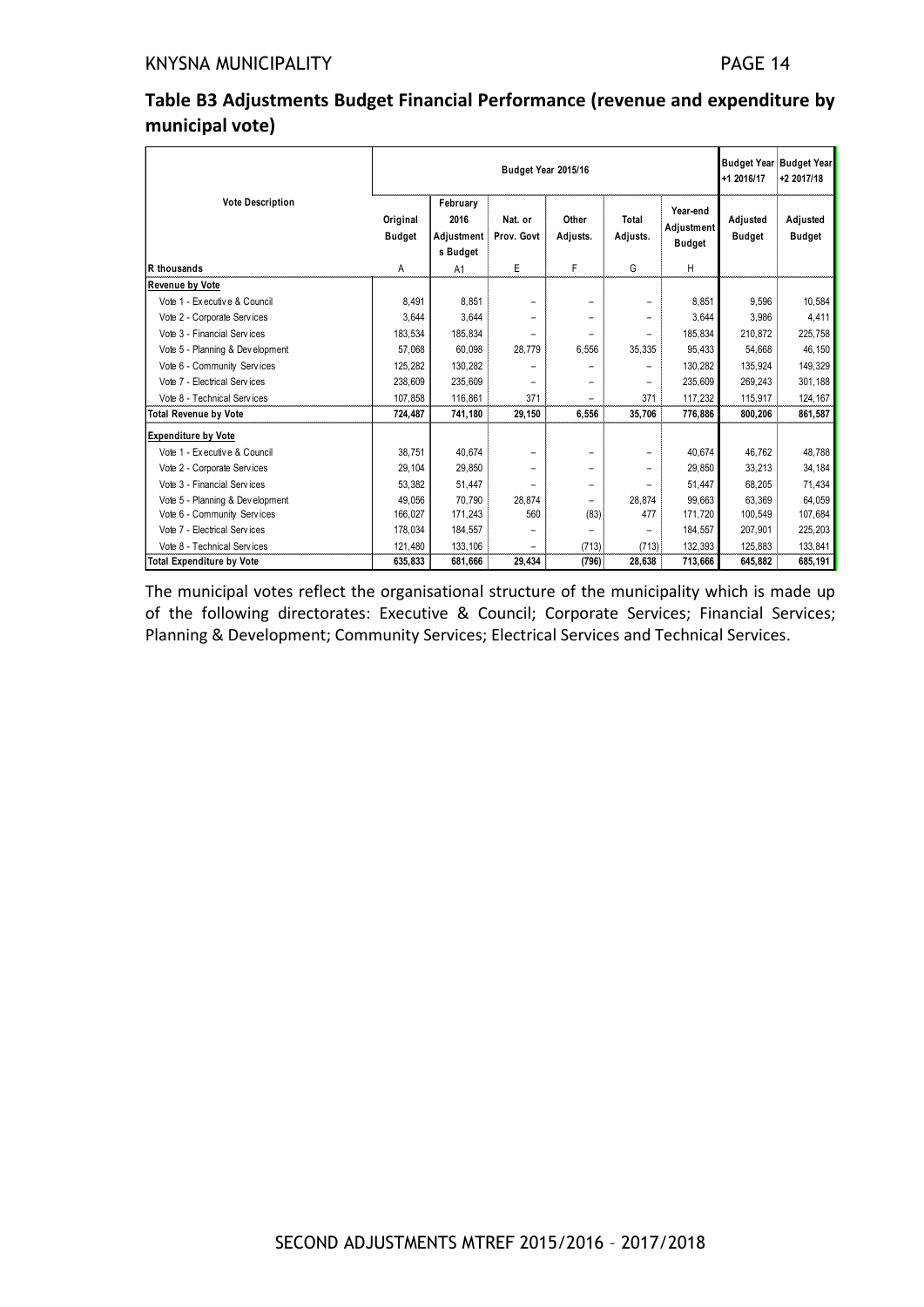#### **Table B4 Adjustments Budget Financial Performance (revenue and expenditure)**

|                                                               |                |                |                | Budget Year Budget Year Budget Year Budget Year Budget Year Budget Year |                          |                          |                | <b>Budget Year</b> | <b>Budget Year</b> |
|---------------------------------------------------------------|----------------|----------------|----------------|-------------------------------------------------------------------------|--------------------------|--------------------------|----------------|--------------------|--------------------|
|                                                               | Ref            | 2015/16        | 2015/16        | 2015/16                                                                 | 2015/16                  | 2015/16                  | 2015/16        | +1 2016/17         | +2 2017/18         |
| Description                                                   |                |                |                |                                                                         |                          |                          |                |                    |                    |
|                                                               |                | Original       | Prior          | Nat. or Prov.                                                           | Other                    | <b>Total Adjusts</b>     | Adjusted       | Adjusted           | Adjusted           |
|                                                               |                | Budget         | Adjusted       | Govt                                                                    | Adjusts.                 |                          | Budget         | Budget             | Budget             |
|                                                               |                |                | 3              | $\overline{7}$                                                          | 800%                     | 900%                     | 10             |                    |                    |
| R thousands                                                   | $\mathbf{1}$   | Α              | A1             | E                                                                       | F                        | G                        | H              |                    |                    |
| <b>Revenue By Source</b>                                      |                |                |                |                                                                         |                          |                          |                |                    |                    |
| Property rates                                                | $\overline{2}$ | 171,416        | 171,416        | ۰                                                                       | L.                       | $\overline{\phantom{0}}$ | 171,416        | 188,535            | 201,733            |
| Property rates - penalties & collection charges               |                | 3,014          | 3,014          |                                                                         |                          | $\overline{a}$           | 3,014          | 3,331              | 3,631              |
| Service charges - electricity revenue                         | $\overline{2}$ | 215,015        | 212,015        | $\overline{a}$                                                          | Ĭ.                       | $\overline{a}$           | 212,015        | 245,359            | 276,495            |
| Service charges - water revenue                               | $\sqrt{2}$     | 52,571         | 52,571         | ÷                                                                       | $\overline{\phantom{a}}$ | $\overline{\phantom{a}}$ | 52,571         | 67,132             | 71,829             |
| Service charges - sanitation revenue                          | $\overline{2}$ | 12,329         | 12,329         | ÷                                                                       | $\overline{\phantom{a}}$ | $\overline{\phantom{a}}$ | 12,329         | 13,499             | 14,445             |
| Service charges - refuse revenue                              | $\overline{2}$ | 16,504         | 16,504         |                                                                         | $\overline{a}$           | $\overline{a}$           | 16,504         | 18,575             | 20,433             |
| Service charges - other                                       |                | 3,976          | 3,976          |                                                                         | L                        | $\overline{a}$           | 3,976          | 4,333              | 4,722              |
| Rental of facilities and equipment                            |                | 5,482          | 5,482          |                                                                         |                          |                          | 5,482          | 5,977              | 6,516              |
| Interest earned - external investments                        |                | 3,200          | 5,200          |                                                                         | ۳                        | $\overline{a}$           | 5,200          | 3,400              | 3,600              |
| Interest earned - outstanding debtors                         |                | 3,542          | 3,542          |                                                                         | ۰                        | $\overline{a}$           | 3,542          | 3,753              | 4,089              |
| Fines                                                         |                | 79,471         | 84,471         |                                                                         | ۳                        | ۳                        | 84,471         | 86,623             | 94,418             |
| Licences and permits<br>Agency services                       |                | 2,179<br>1,850 | 2,179<br>1,850 |                                                                         |                          | $\overline{a}$           | 2,179<br>1,850 | 2,331<br>1,950     | 2,541<br>1,960     |
| Transfers recognised - operational                            |                | 93,803         | 113,866        | 29,480                                                                  | ۳                        | 29,480                   | 143,346        | 104,483            | 108,783            |
| Other rev enue                                                | $\overline{2}$ | 3,619          | 3,979          | ۰                                                                       | $\overline{a}$           | $\overline{a}$           | 3,979          | 4,089              | 5,115              |
| Gains on disposal of PPE                                      |                | 250            | 250            |                                                                         | $\overline{a}$           |                          | 250            | 250                | 250                |
| Total Revenue (excluding capital transfers and contributions) |                | 668,222        | 692,645        | 29,480                                                                  | $\overline{\phantom{0}}$ | 29,480                   | 722,124        | 753,620            | 820,560            |
|                                                               |                |                |                |                                                                         |                          |                          |                |                    |                    |
| <b>Expenditure By Type</b>                                    |                |                |                |                                                                         |                          |                          |                |                    |                    |
| Employee related costs                                        |                | 196,737        | 196,491        | ۰                                                                       | 4,785                    | 4,785                    | 201,276        | 214,147            | 228,781            |
| Remuneration of councillors                                   |                | 6,817          | 6,817          |                                                                         | ۳                        | $\overline{a}$           | 6,817          | 7,294              | 7,804              |
| Debt impairment                                               |                | 76,339         | 76,339         |                                                                         | (5, 713)                 | (5, 713)                 | 70,626         | 23,000             | 24,000             |
| Depreciation & asset impairment                               |                | 25,918         | 25,918         | ۰                                                                       | $\overline{a}$           | $\overline{a}$           | 25,918         | 32,544             | 34,749             |
| Finance charges                                               |                | 13,962         | 13,650         |                                                                         | ۰                        | $\overline{\phantom{a}}$ | 13,650         | 15,586             | 16,520             |
| <b>Bulk purchases</b>                                         |                | 132,465        | 145,465        | L.                                                                      | L.                       | L.                       | 145,465        | 154,954            | 168,900            |
| Other materials                                               |                | 21,863         | 22,256         |                                                                         | L.                       |                          | 22,256         | 19,871             | 20,790             |
| Contracted services                                           |                | 26,425         | 23,547         | L,                                                                      | 1,904                    | 1,904                    | 25,452         | 24,598             | 24,903             |
|                                                               |                | 5,631          | 5,922          |                                                                         | ۳                        | $\overline{\phantom{a}}$ | 5,922          | 5,665              | 5,781              |
| Transfers and grants                                          |                |                |                |                                                                         |                          |                          |                | 148,223            | 152,962            |
| Other expenditure                                             |                | 129,678        | 165,263        | 29,434                                                                  | 1,309<br>L.              | 30,742                   | 196,006        |                    |                    |
| Loss on disposal of PPE                                       |                | 635,833        | 681,666        | 29,434                                                                  | 2,285                    | 31,719                   | 713,666        | 645,882            | 685,191            |
| Total Expenditure                                             |                |                |                |                                                                         |                          |                          |                |                    |                    |
| Surplus/(Deficit)                                             |                | 32,388         | 10,979         | 46                                                                      | (2, 285)                 | (2, 239)                 | 8,458          | 107,738            | 135,369            |
| Transfers recognised - capital                                |                | 56,265         | 48,535         | 6,226                                                                   | $\overline{a}$           | 6,226                    | 54,761         | 46,586             | 41,027             |
| Contributions recognised - capital                            |                |                | ۰              |                                                                         |                          | $\overline{a}$           |                |                    |                    |
| Contributed assets                                            |                |                |                |                                                                         |                          |                          |                |                    |                    |
| Surplus/(Deficit) before taxation                             |                | 88,653         | 59,514         | 6,272                                                                   | (2, 285)                 | 3,987                    | 63,220         | 154,324            | 176,396            |
| Tax ation                                                     |                |                |                |                                                                         |                          | ۰                        | ۰              |                    |                    |
| Surplus/(Deficit) after taxation                              |                | 88,653         | 59,514         | 6,272                                                                   | (2, 285)                 | 3,987                    | 63,220         | 154,324            | 176,396            |
| Attributable to minorities                                    |                |                |                |                                                                         |                          |                          |                |                    |                    |
| Surplus/(Deficit) attributable to municipality                |                | 88,653         | 59,514         | 6,272                                                                   | (2, 285)                 | 3,987                    | 63,220         | 154,324            | 176,396            |
| Share of surplus/ (deficit) of associate                      |                |                |                |                                                                         |                          |                          |                |                    |                    |
| Surplus/ (Deficit) for the year                               |                | 88,653         | 59,514         | 6,272                                                                   | (2, 285)                 | 3,987                    | 63,220         | 154,324            | 176,396            |
|                                                               |                |                |                |                                                                         |                          |                          |                |                    |                    |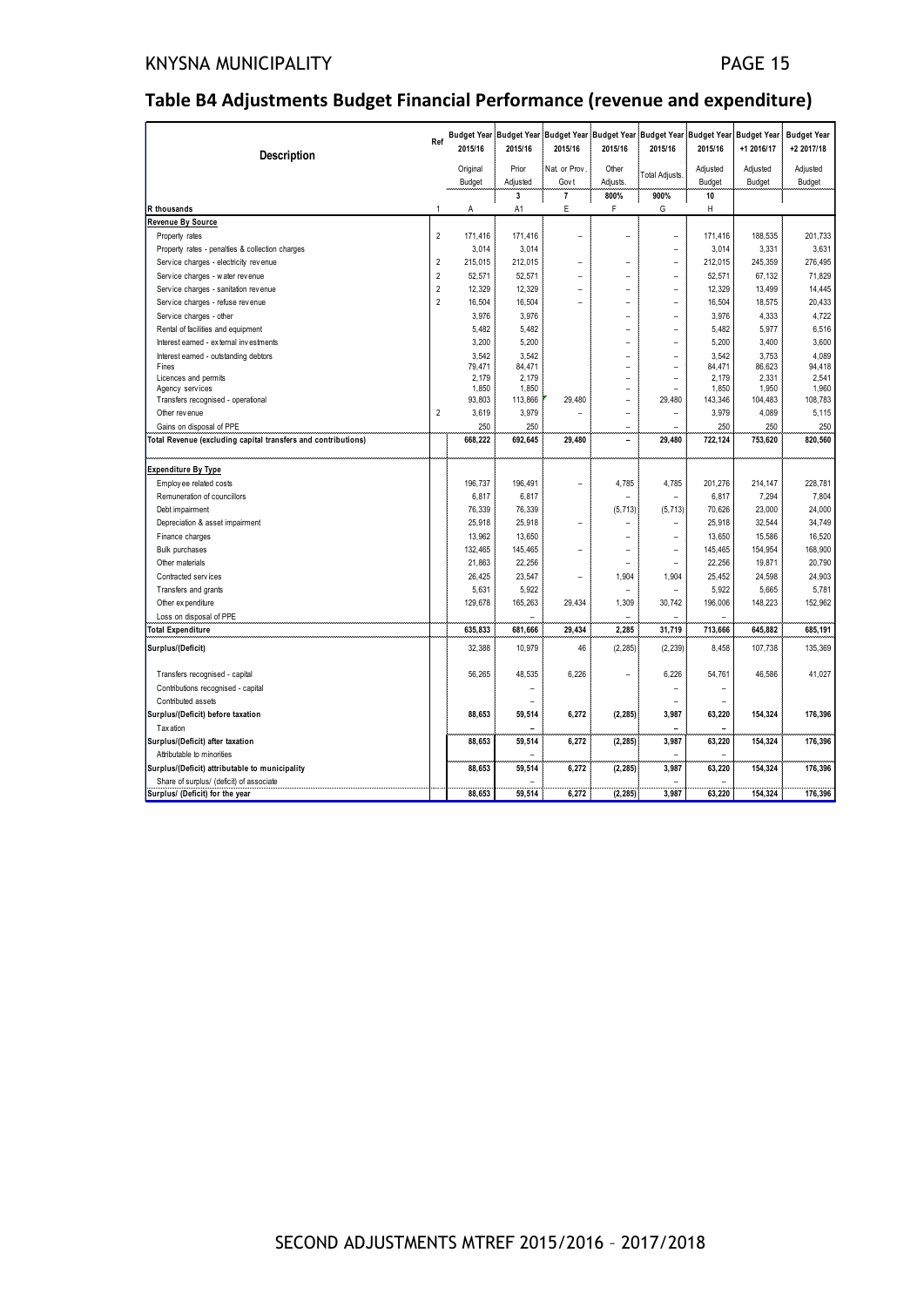#### **Table B5 Adjustments Capital Expenditure Budget by vote and funding**

|                                            |                |                           |                   | +1 2016/17               | Budget Year Budget Year +2<br>2017/18 |                          |                           |                           |                           |
|--------------------------------------------|----------------|---------------------------|-------------------|--------------------------|---------------------------------------|--------------------------|---------------------------|---------------------------|---------------------------|
| <b>Description</b>                         | Ref            | Original<br><b>Budget</b> | Prior<br>Adjusted | Nat. or<br>Prov. Govt    | Other<br>Adjusts.                     | Total<br>Adjusts.        | Adjusted<br><b>Budget</b> | Adjusted<br><b>Budget</b> | Adjusted<br><b>Budget</b> |
| Multi-year expenditure to be adjusted      | $\overline{2}$ |                           |                   |                          |                                       |                          |                           |                           |                           |
| Vote 1 - Executive & Council               |                |                           |                   |                          | $\overline{\phantom{0}}$              | $\overline{\phantom{0}}$ | -                         |                           |                           |
| Vote 2 - Corporate Services                |                | $\overline{\phantom{0}}$  | $\blacksquare$    |                          | $\overline{\phantom{0}}$              |                          | $\overline{\phantom{0}}$  |                           |                           |
| Vote 3 - Financial Services                |                | $\overline{\phantom{0}}$  | $\equiv$          |                          | $\overline{\phantom{0}}$              | $\equiv$                 | $\overline{\phantom{0}}$  |                           |                           |
| Vote 4 - Strategic Services                |                |                           |                   |                          |                                       |                          |                           |                           |                           |
| Vote 5 - Planning & Dev elopment           |                | 29,372                    | 19,372            | 6,461                    | $\blacksquare$                        | 6,461                    | 25,833                    | 22,029                    | 16,522                    |
| Vote 6 - Community Services                |                | 1,030                     | 1,030             | -                        | (422)                                 | (422)                    | 608                       | 1,000                     |                           |
| Vote 7 - Electrical Services               |                | 15,863                    | 15,932            |                          | (56)                                  | (56)                     | 15,876                    | 7,209                     | 3,432                     |
| Vote 8 - Technical Services                |                | 28.617                    | 29.407            | 325                      | (2, 490)                              | (2, 165)                 | 27,242                    | 18,170                    | 20,195                    |
| Capital multi-year expenditure sub-total   | 3              | 74,882                    | 65,741            | 6,786                    | (2,968)                               | 3,818                    | 69,559                    | 48,408                    | 40,149                    |
| Single-year expenditure to be adjusted     | $\overline{2}$ |                           |                   |                          |                                       |                          |                           |                           |                           |
| Vote 1 - Executive & Council               |                | 4,600                     | 5,600             |                          | (2,690)                               | (2,690)                  | 2,910                     | 20                        | 20                        |
| Vote 2 - Corporate Services                |                | 10                        | 10                | -                        |                                       | $\qquad \qquad -$        | 10                        | 10                        | 10                        |
| Vote 3 - Financial Services                |                | 1,975                     | 1,975             |                          | $\overline{\phantom{0}}$              |                          | 1,975                     | 1,504                     | 745                       |
| Vote 4 - Strategic Services                |                |                           |                   | $\overline{\phantom{0}}$ | $\overline{\phantom{0}}$              | $\equiv$                 |                           |                           |                           |
| Vote 5 - Planning & Dev elopment           |                | 260                       | 260               | -                        | 375                                   | 375                      | 635                       | 20                        | 20                        |
| Vote 6 - Community Services                |                | 9,952                     | 12,791            | (560)                    | (916)                                 | (1, 476)                 | 11,315                    | 6,639                     | 7,859                     |
| Vote 7 - Electrical Services               |                | 4,257                     | 5,688             | $\overline{\phantom{0}}$ | (652)                                 | (652)                    | 5,036                     | 1,427                     | 1,147                     |
| Vote 8 - Technical Services                |                | 6,747                     | 15,746            |                          | (4, 182)                              | (4, 182)                 | 11,564                    | 12,212                    | 9,042                     |
| Capital single-year expenditure sub-total  |                | 27,801                    | 42,069            | (560)                    | (8,065)                               | (8, 625)                 | 33,444                    | 21,832                    | 18,843                    |
| Total Capital Expenditure - Vote           |                | 102.683                   | 107,810           | 6,226                    | (11, 033)                             | (4, 807)                 | 103,004                   | 70,240                    | 58,992                    |
| Capital Expenditure - Standard             |                |                           |                   |                          |                                       |                          |                           |                           |                           |
| Governance and administration              |                | 6,995                     | 7,995             | -                        | (2, 113)                              | (2, 113)                 | 5,882                     | 1,744                     | 995                       |
| Executive and council                      |                | 4,600                     | 5,600             |                          | (2,690)                               | (2,690)                  | 2,910                     | 20                        | 20                        |
| Budget and treasury office                 |                | 1,215                     | 1,015             |                          | (187)                                 | (187)                    | 828                       | 120                       |                           |
| Corporate services                         |                | 1,180                     | 1,380             |                          | 764                                   | 764                      | 2,144                     | 1,604                     | 975                       |
| Community and public safety                |                | 37,304                    | 29,167            | 5,901                    | (740)                                 | 5,161                    | 34,328                    | 27,688                    | 23,851                    |
| Community and social services              |                | 5,312                     | 5,992             | (560)                    | (97)                                  | (657)                    | 5,335                     | 2,509                     | 2,509                     |
| Sport and recreation                       |                | 2,400                     | 3,548             |                          | (708)                                 | (708)                    | 2,840                     | 2,220                     | 1,600                     |
| Public safety                              |                |                           | 35                |                          |                                       | $\overline{\phantom{0}}$ | 35                        | 930                       | 3,220                     |
| Housing                                    |                | 29,592                    | 19,592            | 6,461                    | 65                                    | 6,526                    | 26,118                    | 22,029                    | 16,522                    |
| Health                                     |                |                           |                   |                          |                                       | $\equiv$                 | $\overline{\phantom{0}}$  |                           | $\qquad \qquad -$         |
| <b>Economic and environmental services</b> |                | 3,747                     | 6,533             | 325                      | (3, 373)                              | (3,048)                  | 3,485                     | 2,050                     | 1,870                     |
| Planning and development                   |                |                           |                   |                          | 310                                   | 310                      | 310                       |                           |                           |
| Road transport                             |                | 3,747                     | 6,533             | 325                      | (3,683)                               | (3, 358)                 | 3,175                     | 2,050                     | 1,870                     |
| Environmental protection                   |                |                           |                   |                          |                                       |                          | -                         |                           |                           |
| <b>Trading services</b>                    |                | 54,637                    | 64,116            | -                        | (4, 807)                              | (4, 807)                 | 59,309                    | 38,758                    | 32,276                    |
| Electricity                                |                | 20,120                    | 21,620            |                          | (708)                                 | (708)                    | 20,912                    | 8,636                     | 4,579                     |
| Water                                      |                | 20,677                    | 23,797            |                          | (3,669)                               | (3,669)                  | 20,128                    | 22,050                    | 22,075                    |
| Waste water management                     |                | 11,360                    | 15,061            |                          | (62)                                  | (62)                     | 14,999                    | 6,182                     | 5,182                     |
| Waste management                           |                | 2,480                     | 3,638             |                          | (368)                                 | (368)                    | 3,270                     | 1,890                     | 440                       |
| Other                                      |                |                           |                   |                          |                                       |                          |                           |                           |                           |
| Total Capital Expenditure - Standard       | $\mathbf{3}$   | 102,683                   | 107,810           | 6,226                    | (11, 033)                             | (4, 807)                 | 103,004                   | 70,240                    | 58,992                    |
| Funded by:                                 |                |                           |                   |                          |                                       |                          |                           |                           |                           |
| National Government                        |                | 25,532                    | 25,532            | 325                      | ÷                                     | 325                      | 25,857                    | 24,557                    | 24,505                    |
| Provincial Government                      |                | 30,733                    | 23,003            | 5,901                    | -                                     | 5,901                    | 28,904                    | 22,029                    | 16,522                    |
| <b>District Municipality</b>               |                |                           |                   |                          | -                                     | -                        |                           |                           |                           |
| Other transfers and grants                 |                |                           |                   |                          | $\qquad \qquad -$                     |                          |                           |                           |                           |
| <b>Total Capital transfers recognised</b>  | $\overline{4}$ | 56,265                    | 48,535            | 6,226                    | -                                     | 6,226                    | 54,761                    | 46,586                    | 41,027                    |
| Public contributions & donations           |                |                           |                   |                          | $\qquad \qquad -$                     |                          |                           |                           |                           |
| <b>Borrowing</b>                           |                | 14,732                    | 22,206            |                          | (4, 749)                              | (4, 749)                 | 17,458                    | 12,570                    | 10,660                    |
| Internally generated funds                 |                | 31,686                    | 37,069            |                          | (6, 284)                              | (6, 284)                 | 30,785                    | 11,084                    | 7,305                     |
| <b>Total Capital Funding</b>               |                | 102,683                   | 107,810           | 6,226                    | (11, 033)                             | (4, 807)                 | 103,004                   | 70,240                    | 58,992                    |

Additional supporting tables relating to capital expenditure are referred to in Section 11 and included in Annexure 2 – Supporting Adjustment Budget Tables.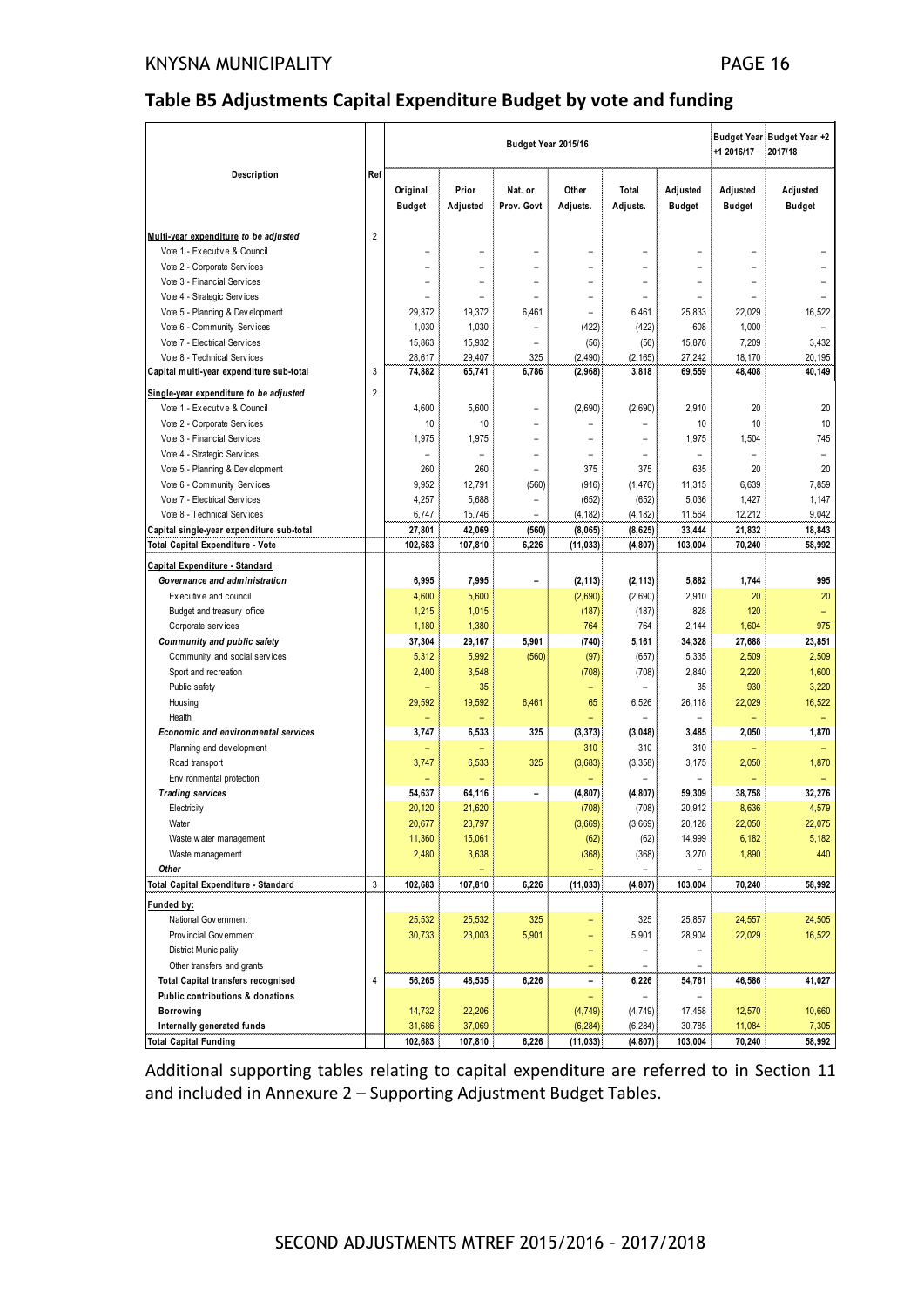#### **Table B6 Adjustments Budget Financial Position**

|                                          |                |               |           | Budget Year 2015/16      |                          |               | +1 2016/17 | <b>Budget Year Budget Year</b><br>+2 2017/18 |
|------------------------------------------|----------------|---------------|-----------|--------------------------|--------------------------|---------------|------------|----------------------------------------------|
| Description                              | Ref            | Original      | Prior     | Other                    | Total                    | Adjusted      | Adjusted   | Adjusted                                     |
|                                          |                | <b>Budget</b> | Adjusted  | Adjusts.                 | Adjusts.                 | <b>Budget</b> | Budget     | <b>Budget</b>                                |
|                                          |                |               | 3         | 8                        | 9                        | 10            |            |                                              |
| R thousands                              |                | Α             | A1        | F                        | G                        | H             |            |                                              |
| <b>ASSETS</b>                            |                |               |           |                          |                          |               |            |                                              |
| <b>Current assets</b>                    |                |               |           |                          |                          |               |            |                                              |
| Cash                                     |                | 12,338        | 26,302    | (17, 232)                | (17, 232)                | 9,070         | 1,688      | 73,038                                       |
| Call investment deposits                 | 1              | 10,000        | 10,000    | -                        |                          | 10,000        | 10,000     | 10,000                                       |
| Consumer debtors                         | 1              | 72,107        | 115,125   |                          |                          | 115,125       | 40,946     | 38,750                                       |
| Other debtors                            |                | 18,102        | 3,102     | 11,202                   | 11,202                   | 14,304        | 15,162     | 16,071                                       |
| Current portion of long-term receivables |                | 125           | 68        |                          |                          | 68            | 68         | 68                                           |
| Inventory                                |                | 7,841         | 6,118     |                          |                          | 6,118         | 6,485      | 6,874                                        |
| <b>Total current assets</b>              |                | 120,513       | 160,713   | (6,030)                  | (6,030)                  | 154,683       | 74,348     | 144,800                                      |
| Non current assets                       |                |               |           |                          |                          |               |            |                                              |
| Long-term receiv ables                   |                | 1,968         | 125       |                          |                          | 125           | 125        | 125                                          |
| Investments                              |                | 23,857        | 27,033    |                          |                          | 27,033        | 30,033     | 33.033                                       |
| Investment property                      |                | 110,321       | 103,321   | $\overline{\phantom{0}}$ | $\overline{\phantom{a}}$ | 103,321       | 103,321    | 103,321                                      |
| Investment in Associate                  |                |               |           |                          |                          |               |            |                                              |
| Property, plant and equipment            | $\mathbf{1}$   | 940.712       | 924,632   | $\overline{\phantom{0}}$ |                          | 924,632       | 21,616     | 45,859                                       |
| Agricultural                             |                |               |           |                          |                          |               |            |                                              |
| Biological                               |                |               |           |                          |                          |               |            |                                              |
| Intangible                               |                | 700           | 27        | ۳                        |                          | 27            | 27         | 27                                           |
| Other non-current assets                 |                | 19,057        | 19,057    |                          |                          | 19,057        | 19,057     | 19,057                                       |
| Total non current assets                 |                | 1,096,615     | 1,074,195 |                          |                          | 1,074,195     | 174,179    | 201,422                                      |
| <b>TOTAL ASSETS</b>                      |                | 1,217,128     | 1,234,908 | (6, 030)                 | (6, 030)                 | 1,228,878     | 248,527    | 346,223                                      |
|                                          |                |               |           |                          |                          |               |            |                                              |
| <b>LIABILITIES</b>                       |                |               |           |                          |                          |               |            |                                              |
| <b>Current liabilities</b>               |                |               |           |                          |                          |               |            |                                              |
| Bank ov erdraft                          |                |               |           |                          |                          |               |            |                                              |
| Borrow ing                               |                | 17,500        | 17,016    | ÷                        |                          | 17,016        | (484)      | (484)                                        |
| Consumer deposits                        |                | 11,246        | 10,413    |                          |                          | 10,413        | 11,038     | 11,700                                       |
| Trade and other pay ables                |                | 54,495        | 65,180    | $=$                      |                          | 65,180        | 11,345     | 12,045                                       |
| Prov isions                              |                | 22,386        | 23,897    | ÷,                       |                          | 23,897        | 25,331     | 26,851                                       |
| <b>Total current liabilities</b>         |                | 105,627       | 116,506   | -                        |                          | 116,506       | 47,229     | 50,111                                       |
| Non current liabilities                  |                |               |           |                          |                          |               |            |                                              |
| Borrow ing                               | 1              | 100,354       | 123,095   | 9,983                    | 9,983                    | 133,078       | 33,209     | 33,693                                       |
| Prov isions                              | 1              | 125,650       | 121,841   |                          |                          | 121,841       | 128,717    | 136,426                                      |
| Total non current liabilities            |                | 226,004       | 244,936   | 9,983                    | 9,983                    | 254,919       | 161,925    | 170,120                                      |
| <b>TOTAL LIABILITIES</b>                 |                | 331,631       | 361,442   | 9,983                    | 9,983                    | 371,425       | 209,155    | 220,231                                      |
| <b>NET ASSETS</b>                        | $\overline{2}$ | 885,497       | 873,466   | (16, 013)                | (16, 013)                | 857,453       | 39,373     | 125,992                                      |
| <b>COMMUNITY WEALTH/EQUITY</b>           |                |               |           |                          |                          |               |            |                                              |
| Accumulated Surplus/(Deficit)            |                | 817,347       | 788,475   | 3,987                    | 3,987                    | 792,462       | 42,531     | 129,151                                      |
| Reserves                                 |                | 68,151        | 84,992    | (20,000)                 | (20,000)                 | 64,992        | (3, 159)   | (3, 159)                                     |
| Minorities' interests                    |                |               |           |                          |                          |               |            |                                              |
| TOTAL COMMUNITY WEALTH/EQUITY            |                | 885,497       | 873,467   | (16, 013)                | (16, 013)                | 857,454       | 39,373     | 125,992                                      |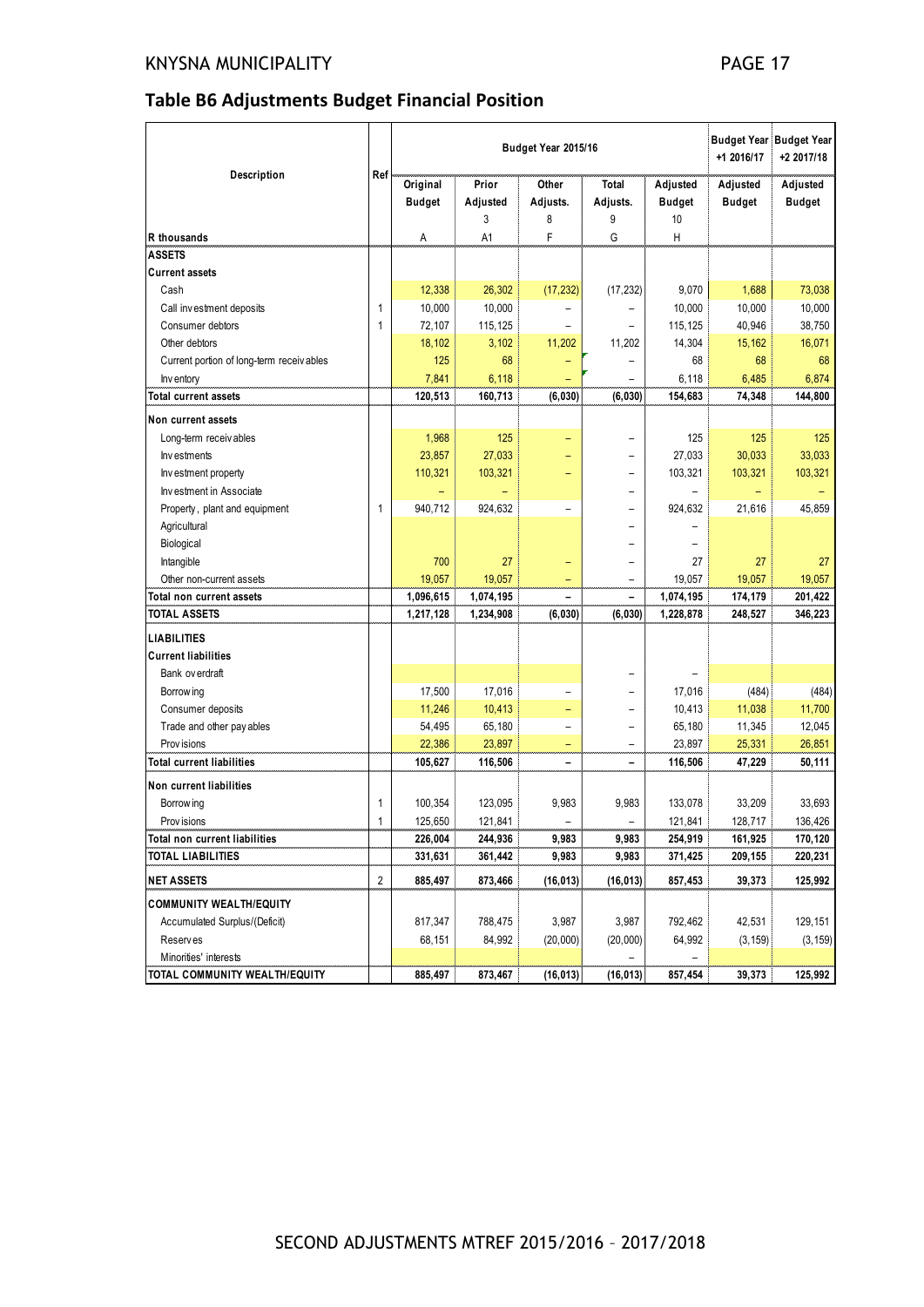#### **Table B7 Adjustments Budget Cash Flows**

|                                                   |                |               |                          | Budget Year 2015/16 |              |               | +1 2016/17    | <b>Budget Year Budget Year</b><br>+2 2017/18 |
|---------------------------------------------------|----------------|---------------|--------------------------|---------------------|--------------|---------------|---------------|----------------------------------------------|
| Description                                       | Ref            | Original      | Nat. or                  | Other               | <b>Total</b> | Adjusted      | Adjusted      | Adjusted                                     |
|                                                   |                | <b>Budget</b> | Prov. Govt               | Adjusts.            | Adjusts.     | <b>Budget</b> | <b>Budget</b> | Budget                                       |
|                                                   |                |               | $\overline{7}$           | 8                   | 9            | 10            |               |                                              |
| R thousands                                       |                | A             | E                        | F                   | G            | H             |               |                                              |
| <b>CASH FLOW FROM OPERATING ACTIVITIES</b>        |                |               |                          |                     |              |               |               |                                              |
| <b>Receipts</b>                                   |                |               |                          |                     |              |               |               |                                              |
| Property rates, penalties & collection charges    |                | 165,709       |                          |                     |              | 165,709       | 182,273       | 195,096                                      |
| Service charges                                   |                | 285,376       |                          | (2, 850)            | (2, 850)     | 282,526       | 331,453       | 368.528                                      |
| Other revenue                                     |                | 29,327        |                          |                     |              | 29,327        | 28,542        | 33,047                                       |
| Government - operating                            | 1              | 93,803        | 29,480                   |                     | 29,480       | 123,283       | 104,483       | 108,783                                      |
| Government - capital                              | 1              | 56,265        | 6,226                    |                     | 6,226        | 62,491        | 46,586        | 41,027                                       |
| Interest                                          |                | 6,565         |                          | 2.000               | 2,000        | 8,565         | 6,965         | 7.485                                        |
| Div idends                                        |                |               |                          |                     |              |               |               |                                              |
| Payments                                          |                |               |                          |                     |              |               |               |                                              |
| Suppliers and employees                           |                | (502, 399)    |                          | (82, 245)           | (82, 245)    | (584, 644)    | (656,088)     | (611, 189)                                   |
| Finance charges                                   |                | (13, 962)     |                          |                     |              | (13, 962)     | (15, 586)     | (16, 520)                                    |
| <b>Transfers and Grants</b>                       | 1              | (5,631)       |                          |                     |              | (5,631)       | (5,665)       | (5,781)                                      |
| <b>NET CASH FROM/(USED) OPERATING ACTIVITIES</b>  |                | 115,053       | 35,706                   | (83,095)            | (47, 390)    | 67,663        | 22,964        | 120,474                                      |
| <b>CASH FLOWS FROM INVESTING ACTIVITIES</b>       |                |               |                          |                     |              |               |               |                                              |
| Receipts                                          |                |               |                          |                     |              |               |               |                                              |
| Proceeds on disposal of PPE                       |                | 250           |                          |                     |              | 250           | 250           | 250                                          |
| Decrease (Increase) in non-current debtors        |                |               |                          |                     |              |               |               |                                              |
| Decrease (increase) other non-current receivables |                | 125           |                          |                     |              | 125           | 125           | 125                                          |
| Decrease (increase) in non-current investments    |                | (1, 136)      |                          | (1, 562)            | (1, 562)     | (2,698)       | (2,698)       | (2,698)                                      |
| Payments                                          |                |               |                          |                     |              |               |               |                                              |
| Capital assets                                    |                | (102, 683)    |                          | 4,807               | 4,807        | (97, 876)     | (70, 240)     | (58, 992)                                    |
| <b>NET CASH FROM/(USED) INVESTING ACTIVITIES</b>  |                | (103, 444)    | $\overline{\phantom{0}}$ | 3,245               | 3,245        | (100, 199)    | (72, 563)     | (61, 315)                                    |
| <b>CASH FLOWS FROM FINANCING ACTIVITIES</b>       |                |               |                          |                     |              |               |               |                                              |
| <b>Receipts</b>                                   |                |               |                          |                     |              |               |               |                                              |
| Short term loans                                  |                |               |                          |                     |              |               |               |                                              |
| Borrowing long term/refinancing                   |                | 14,732        |                          | (4, 749)            | (4, 749)     | 9,983         | 12,570        | 10,660                                       |
| Increase (decrease) in consumer deposits          |                | 433           |                          | (8)                 | (8)          | 425           | 450           | 477                                          |
| Payments                                          |                |               |                          |                     |              |               |               |                                              |
| Repay ment of borrowing                           |                | (19, 700)     |                          |                     |              | (19, 700)     | (20, 353)     | (25, 077)                                    |
| NET CASH FROM/(USED) FINANCING ACTIVITIES         |                | (4, 536)      |                          | (4, 757)            | (4, 757)     | (9, 292)      | (7, 333)      | (13, 940)                                    |
| NET INCREASE/ (DECREASE) IN CASH HELD             |                | 7,073         | 35,706                   | (84, 607)           | (48, 902)    | (41, 828)     | (56, 932)     | 45,219                                       |
| Cash/cash equivalents at the year begin:          | 2              | 15,265        |                          | 45,633              | 45,633       | 60,898        | 19,070        | (37, 863)                                    |
| Cash/cash equivalents at the year end:            | $\overline{2}$ | 22,338        | 35,706                   | (38, 974)           | (3, 269)     | 19,070        | (37, 863)     | 7,357                                        |
|                                                   |                |               |                          |                     |              |               |               |                                              |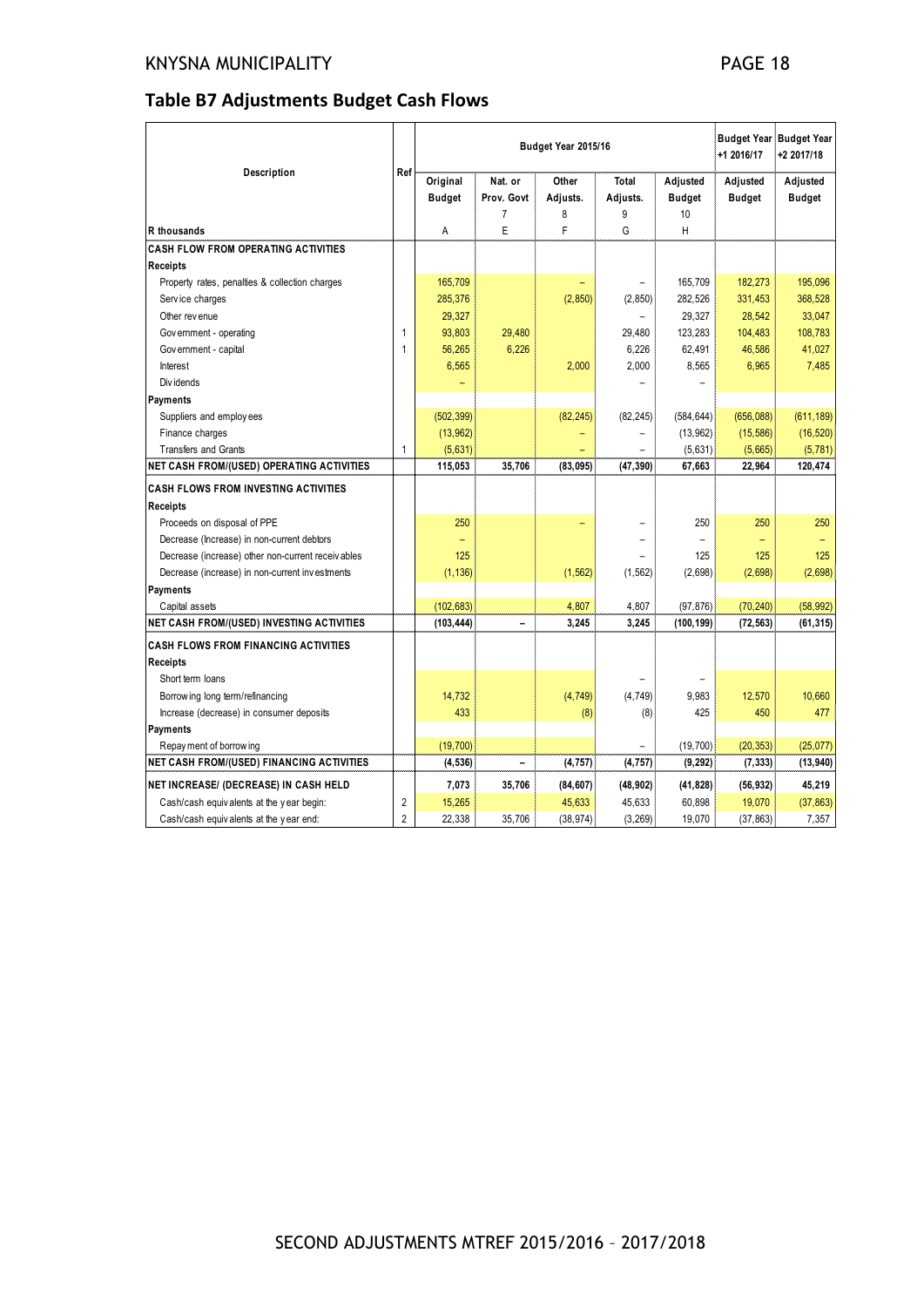#### **Table B8 Cash backed reserves/accumulated surplus reconciliation**

| <b>Description</b>                         | Ref |           |          |            | +1 2016/17 | Budget Year Budget Year<br>+2 2017/18 |           |               |               |
|--------------------------------------------|-----|-----------|----------|------------|------------|---------------------------------------|-----------|---------------|---------------|
|                                            |     | Original  | Prior    | Nat. or    | Other      | <b>Total</b>                          | Adjusted  | Adjusted      | Adjusted      |
|                                            |     | Budget    | Adjusted | Prov. Govt | Adjusts.   | Adjusts.                              | Budget    | <b>Budget</b> | <b>Budget</b> |
|                                            |     |           | 3        |            | 8          | 9                                     | 10        |               |               |
| <b>R</b> thousands                         |     | А         | A1       | E          | F          | G                                     | н         |               |               |
| Cash and investments available             |     |           |          |            |            |                                       |           |               |               |
| Cash/cash equivalents at the year end      |     | 22,338    |          | 35,706     | (38, 974)  | (3,269)                               | 19,070    | (37, 863)     | 7,357         |
| Other current investments > 90 days        |     | 0         | 36,302   | (35, 706)  | 21,742     | (13, 963)                             | 22,338    | 49,551        | 75,681        |
| Non current assets - Investments           |     | 23,857    | 27,033   |            |            |                                       | 27,033    | 30,033        | 33,033        |
| Cash and investments available:            |     | 46,195    | 63,335   |            | (17, 232)  | (17, 232)                             | 68.441    | 41.721        | 116,071       |
| Applications of cash and investments       |     |           |          |            |            |                                       |           |               |               |
| Unspent conditional transfers              |     | 1,754     | (315)    |            |            |                                       | 315       | 315           | 315           |
| Unspent borrow ing                         |     |           |          |            |            |                                       |           |               |               |
| Statutory requirements                     |     |           |          |            |            |                                       |           |               |               |
| Other working capital requirements         | 2   | (24, 816) | 11,000   |            | (53, 139)  | (53, 139)                             | (42, 139) | (35, 581)     | (33, 951)     |
| Other provisions                           |     |           |          |            |            |                                       |           |               |               |
| Long term investments committed            |     | 23,857    |          |            |            |                                       | (23, 857) | (25,050)      | (26, 302)     |
| Reserves to be backed by cash/investments  |     | 21,728    | 17,806   |            | 3,272      | 3,272                                 | (5,000)   | (27, 450)     | (33, 184)     |
| Total Application of cash and investments: |     | 22,523    | 28,491   |            | (49, 867)  | (49, 867)                             | (70, 681) | (87, 766)     | (93, 123)     |
| Surplus(shortfall)                         |     | 23,672    | 34,843   |            | 32,635     | 32,635                                | (2, 240)  | (46, 045)     | 22,948        |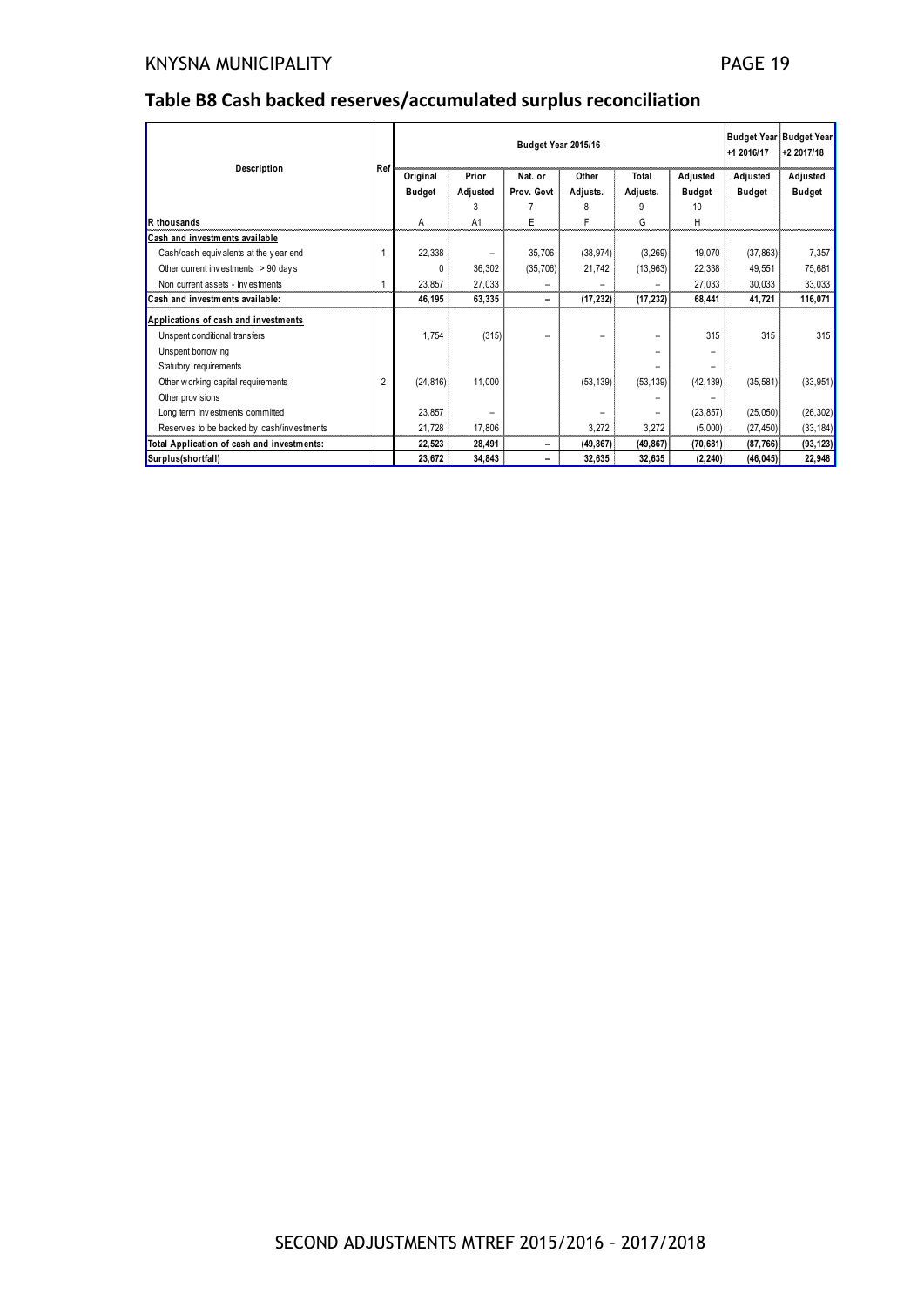#### KNYSNA MUNICIPALITY PAGE 20

#### Table B9 Asset Management

|                                                                 |                |                           |                                 | Budget Year 2015/16                                  |                          |                          |                                            | +1 2016/17                | Budget Year Budget Year<br>+2 2017/18 |
|-----------------------------------------------------------------|----------------|---------------------------|---------------------------------|------------------------------------------------------|--------------------------|--------------------------|--------------------------------------------|---------------------------|---------------------------------------|
| Description                                                     | Ref            | Original<br><b>Budget</b> | Prior<br>Adjusted               | Nat. or<br>Prov. Govt                                | Other<br>Adjusts.        | <b>Total</b><br>Adjusts. | Adjusted<br><b>Budget</b>                  | Adjusted<br><b>Budget</b> | Adjusted<br><b>Budget</b>             |
| R thousands                                                     |                | Α                         | 7<br>A <sub>1</sub>             | 11<br>E                                              | 12<br>F                  | 13<br>G                  | 14<br>н                                    |                           |                                       |
| <b>CAPITAL EXPENDITURE</b>                                      |                |                           |                                 |                                                      |                          |                          |                                            |                           |                                       |
| <b>Total New Assets to be adjusted</b>                          | 1              | 67,544                    | 67,560                          |                                                      | 2,020                    | 2,020                    | 69,580                                     | 52,994                    | 43,656                                |
| Infrastructure - Road transport                                 |                | 3,238                     | 5,539                           | $\overline{\phantom{0}}$                             | (365)                    | (365)                    | 5,174                                      | 2,450                     | 3,450                                 |
| Infrastructure - Electricity<br>Infrastructure - Water          |                | 14,640<br>6,241           | 15,314<br>9,141                 | $\overline{\phantom{0}}$<br>$\equiv$                 | (113)<br>680             | (113)<br>680             | 15,201<br>9,821                            | 4,366<br>14,921           | 3,489<br>16,021                       |
| Infrastructure - Sanitation                                     |                |                           | $\equiv$                        | $\overline{\phantom{0}}$                             | ÷                        | $\equiv$                 |                                            | 2,164                     | 1,164                                 |
| Infrastructure - Other                                          |                | 1,430                     | 830                             | $\overline{\phantom{m}}$                             | (433)                    | (433)                    | 397                                        | 1,000                     |                                       |
| Infrastructure                                                  |                | 25,549                    | 30.825                          | $\overline{\phantom{a}}$                             | (231)                    | (231)                    | 30,594                                     | 24,901                    | 24,124                                |
| Community                                                       |                | 36,245                    | 28.438                          | $\overline{\phantom{a}}$                             | 3,019                    | 3,019                    | 31,457                                     | 22,029                    | 16,522                                |
| Heritage assets                                                 |                | $\overline{\phantom{0}}$  | $\equiv$                        | $\overline{\phantom{0}}$                             | $\overline{\phantom{0}}$ | $\overline{\phantom{m}}$ | $\qquad \qquad -$                          | $\overline{\phantom{0}}$  |                                       |
| Investment properties                                           |                |                           |                                 | L.                                                   |                          |                          | $\overline{\phantom{0}}$                   |                           |                                       |
| Other assets                                                    | 6              | 5,750                     | 8,297                           |                                                      | (768)                    | (768)                    | 7,529                                      | 6,064                     | 3,010                                 |
| <b>Agricultural Assets</b>                                      |                |                           | $\equiv$                        | $\overline{\phantom{0}}$<br>$\equiv$                 |                          |                          | -                                          |                           |                                       |
| <b>Biological assets</b><br>Intangibles                         |                |                           | -                               |                                                      | $\overline{\phantom{0}}$ | $\equiv$                 | $\overline{\phantom{0}}$<br>$\overline{a}$ |                           |                                       |
|                                                                 |                |                           |                                 |                                                      |                          |                          |                                            |                           |                                       |
| <b>Total Renewal of Existing Assets to be adjusted</b>          | $\overline{2}$ | 35,139                    | 40,250                          | $\overline{\phantom{0}}$<br>$\overline{\phantom{0}}$ | (6, 827)                 | (6, 827)                 | 33,424<br>290                              | 17,246                    | 15,336                                |
| Infrastructure - Road transport<br>Infrastructure - Electricity |                | 600<br>3,600              | 2,600<br>3,669                  |                                                      | (2, 310)<br>(556)        | (2, 310)<br>(556)        | 3, 113                                     | 2,200                     | 800                                   |
| Infrastructure - Water                                          |                | 14,436                    | 14,180                          | $\overline{\phantom{0}}$                             | (1, 350)                 | (1, 350)                 | 12,830                                     | 7,129                     | 6,054                                 |
| Infrastructure - Sanitation                                     |                | 8,229                     | 10,067                          | $\overline{a}$                                       | (1, 933)                 | (1, 933)                 | 8,134                                      | 1,018                     | 1,018                                 |
| Infrastructure - Other                                          |                | 600                       |                                 | $\overline{\phantom{0}}$                             |                          |                          | 600                                        |                           |                                       |
| Infrastructure                                                  |                | 27,465                    | 30,516                          | $\overline{\phantom{0}}$                             | (6, 149)                 | (6, 149)                 | 24,367                                     | 10,347                    | 7,872                                 |
| Community                                                       |                | 4,819                     | 5,716                           | $\overline{\phantom{0}}$                             | (485)                    | (485)                    | 5,231                                      | 3,259                     | 2,909                                 |
| Heritage assets                                                 |                | -                         | $\overline{\phantom{0}}$        |                                                      | -                        | $\qquad \qquad =$        | $\overline{\phantom{m}}$                   | $\overline{\phantom{m}}$  | $\overline{\phantom{m}}$              |
| Investment properties                                           |                |                           | $=$                             | $\overline{\phantom{0}}$                             |                          | $\equiv$                 |                                            |                           |                                       |
| Other assets                                                    | 6              | 2,855                     | 4,019                           | $\overline{\phantom{0}}$                             | (193)                    | (193)                    | 3,826                                      | 3,640                     | 4,555                                 |
| <b>Agricultural Assets</b>                                      |                | -                         | $\equiv$                        | $\overline{\phantom{0}}$                             | -                        | $\overline{ }$           | -                                          |                           |                                       |
| Biological assets                                               |                |                           | $\overline{\phantom{0}}$        |                                                      |                          |                          |                                            |                           |                                       |
| Intangibles                                                     |                |                           | $\overline{\phantom{0}}$        | $\overline{\phantom{0}}$                             |                          |                          |                                            |                           |                                       |
| Total Capital Expenditure to be adjusted                        | 4              |                           |                                 |                                                      |                          |                          |                                            |                           |                                       |
| Infrastructure - Road transport                                 |                | 3,838                     | 8,139                           |                                                      | (2,675)                  | (2,675)                  | 5,464                                      | 2,450                     | 3,450                                 |
| Infrastructure - Electricity                                    |                | 18,240                    | 18,983                          | $\overline{\phantom{0}}$                             | (669)                    | (669)                    | 18,314                                     | 6,566                     | 4,289                                 |
| Infrastructure - Water<br>Infrastructure - Sanitation           |                | 20,677<br>8,229           | 23,321<br>10,067                | $\overline{a}$                                       | (670)<br>(1, 933)        | (670)<br>(1, 933)        | 22,651<br>8,134                            | 22,050<br>3,182           | 22,075<br>2,182                       |
| Infrastructure - Other                                          |                | 2,030                     | 830                             | $\overline{\phantom{0}}$                             | (433)                    | (433)                    | 397                                        | 1,000                     |                                       |
| Infrastructure                                                  |                | 53,014                    | 61,340                          |                                                      | (6, 380)                 | (6, 380)                 | 54,960                                     | 35,248                    | 31,996                                |
| Community                                                       |                | 41,064                    | 34,154                          | $\overline{\phantom{0}}$                             | 2,534                    | 2,534                    | 36,688                                     | 25,288                    | 19,431                                |
| Heritage assets                                                 |                |                           | $\overline{\phantom{0}}$        |                                                      |                          | $\overline{\phantom{0}}$ | $\equiv$                                   |                           |                                       |
| Investment properties                                           |                |                           |                                 | $\overline{\phantom{0}}$                             |                          | $\equiv$                 |                                            |                           |                                       |
| Other assets                                                    |                | 8,605                     | 12,316                          | $\overline{\phantom{0}}$                             | (961)                    | (961)                    | 11,355                                     | 9,704                     | 7,565                                 |
| <b>Agricultural Assets</b>                                      |                |                           | -                               | $\overline{a}$                                       | -                        | -                        | $\qquad \qquad -$                          |                           |                                       |
| <b>Biological assets</b>                                        |                | $\overline{\phantom{0}}$  | $\overline{\phantom{0}}$        | $\overline{\phantom{0}}$                             | $\overline{\phantom{0}}$ | $\equiv$                 | $\overline{\phantom{0}}$                   |                           |                                       |
| Intangibles                                                     |                |                           |                                 | $\equiv$                                             |                          |                          |                                            |                           |                                       |
| TOTAL CAPITAL EXPENDITURE to be adjusted                        | $\overline{c}$ | 102,683                   | 107,810                         | $\overline{\phantom{a}}$                             | (4, 807)                 | (4, 807)                 | 103,004                                    | 70,240                    | 58,992                                |
| <b>ASSET REGISTER SUMMARY - PPE (WDV)</b>                       | 5              |                           |                                 |                                                      |                          |                          |                                            |                           |                                       |
| Infrastructure - Road transport                                 |                | 87,093                    |                                 |                                                      | 17,775                   | 17,775                   | 104,868                                    | 99,895                    | 95,418                                |
| Infrastructure - Electricity<br>Infrastructure - Water          |                | 174,235<br>222.500        |                                 |                                                      | 434<br>(38, 855)         | 434<br>(38, 855)         | 174,670<br>183,645                         | 175,783<br>198,396        | 174,249<br>212,678                    |
| Infrastructure - Sanitation                                     |                | 90,428                    |                                 |                                                      | 28,229                   | 28,229                   | 118,657                                    | 117,263                   | 114,559                               |
| Infrastructure - Other                                          |                | 4,148                     |                                 |                                                      | (2,017)                  | (2,017)                  | 2,131                                      | 2,971                     | 2,801                                 |
| Infrastructure                                                  |                | 578,404                   | $\equiv$                        | $\qquad \qquad -$                                    | 5,566                    | 5,566                    | 583,970                                    | 594,308                   | 599,704                               |
| Community                                                       |                | 111,898                   |                                 |                                                      | 167,637                  | 167,637                  | 279,535                                    | 304,311                   | 323,196                               |
| Heritage assets                                                 |                | 19,053                    |                                 |                                                      | 4                        | 4                        | 19,057                                     | 19,057                    | 19,057                                |
| Inv estment properties                                          |                | 110,321                   | 103,321                         | $\qquad \qquad -$                                    |                          |                          | 103,321                                    | 103,321                   | 103,321                               |
| Other assets                                                    |                | 250,414                   |                                 |                                                      | (194, 143)               | (194, 143)               | 56,271                                     | 58,852                    | 58,814                                |
| <b>Agricultural Assets</b><br><b>Biological assets</b>          |                |                           | $\overline{\phantom{0}}$<br>$=$ | $\overline{\phantom{0}}$<br>$\overline{\phantom{0}}$ |                          | $\overline{\phantom{0}}$ | $\overline{\phantom{0}}$                   | $\overline{\phantom{0}}$  |                                       |
| Intangibles                                                     |                | 700                       | 27                              |                                                      |                          |                          | 27                                         | 27                        | 27                                    |
| TOTAL ASSET REGISTER SUMMARY - PPE (WDV)                        | 5              | 1,070,790                 | 103,348                         | $\overline{\phantom{a}}$                             | (20, 937)                | (20, 937)                | 1,042,181                                  | 1,079,877                 | 1,104,120                             |
|                                                                 |                |                           |                                 |                                                      |                          |                          |                                            |                           |                                       |
| <b>EXPENDITURE OTHER ITEMS</b>                                  |                |                           |                                 |                                                      |                          |                          |                                            |                           |                                       |
| Depreciation & asset impairment                                 |                | 25,918                    | 25,918                          |                                                      |                          |                          | 25,918                                     | 32,544                    | 34,749                                |
| Repairs and Maintenance by asset class                          | 3              | 42,968<br>15,936          | 43,738                          | $\overline{\phantom{0}}$<br>$\overline{\phantom{0}}$ | 1,754                    | 1,754                    | 45,492                                     | 44,117                    | 46,655                                |
| Infrastructure - Road transport<br>Infrastructure - Electricity |                | 6,639                     | 15,029<br>5,069                 | $\overline{\phantom{0}}$                             | 1,933<br>(226)           | 1,933<br>(226)           | 16,962<br>4,843                            | 11,682<br>9,486           | 12,480<br>10,146                      |
| Infrastructure - Water                                          |                | 5,185                     | 5,872                           | $\overline{\phantom{a}}$                             | 230                      | 230                      | 6,102                                      | 5,548                     | 5,937                                 |
| Infrastructure - Sanitation                                     |                | 3,162                     | 5,582                           | $\equiv$                                             | (760)                    | (760)                    | 4,822                                      | 3,384                     | 3,621                                 |
| Infrastructure - Other                                          |                | 181                       | 116                             |                                                      |                          |                          | 116                                        | 400                       | 400                                   |
| Infrastructure                                                  |                | 31,103                    | 31,668                          | isti                                                 | 1,177                    | 1,177                    | 32,845                                     | 30,500                    | 32,583                                |
| Community                                                       |                | 1,099                     | 1,384                           | $\qquad \qquad -$                                    | 121                      | 121                      | 1,506                                      | 1,124                     | 1,124                                 |
| Heritage assets                                                 |                |                           |                                 |                                                      |                          | $\equiv$                 |                                            |                           |                                       |
| Investment properties                                           |                |                           |                                 | $\overline{\phantom{0}}$                             |                          | $\equiv$                 |                                            |                           |                                       |
| Other assets                                                    | 6              | 10,765                    | 10,685                          |                                                      | 456                      | 456                      | 11,142                                     | 12,493                    | 12,948                                |
| TOTAL EXPENDITURE OTHER ITEMS to be adjusted                    |                | 68,886                    | 69,656                          | $\qquad \qquad -$                                    | 1,754                    | 1,754                    | 71,410                                     | 76,661                    | 81,404                                |
| Renewal of Existing Assets as % of total capex                  |                | 34.2%                     | 37.3%                           |                                                      |                          |                          | 32.4%                                      | 24.6%                     | 26.0%                                 |
| Renewal of Existing Assets as % of deprecn"                     |                | 135.6%                    | 155.3%                          |                                                      |                          |                          | 129.0%                                     | 53.0%                     | 44.1%                                 |
| R&M as a % of PPE                                               |                | 4.0%                      | 42.3%                           |                                                      |                          |                          | 4.4%                                       | 4.1%                      | 4.2%                                  |
| Renewal and R&M as a % of PPE                                   |                | 7.3%                      | 81.3%                           |                                                      |                          |                          | 7.6%                                       | 5.7%                      | 5.6%                                  |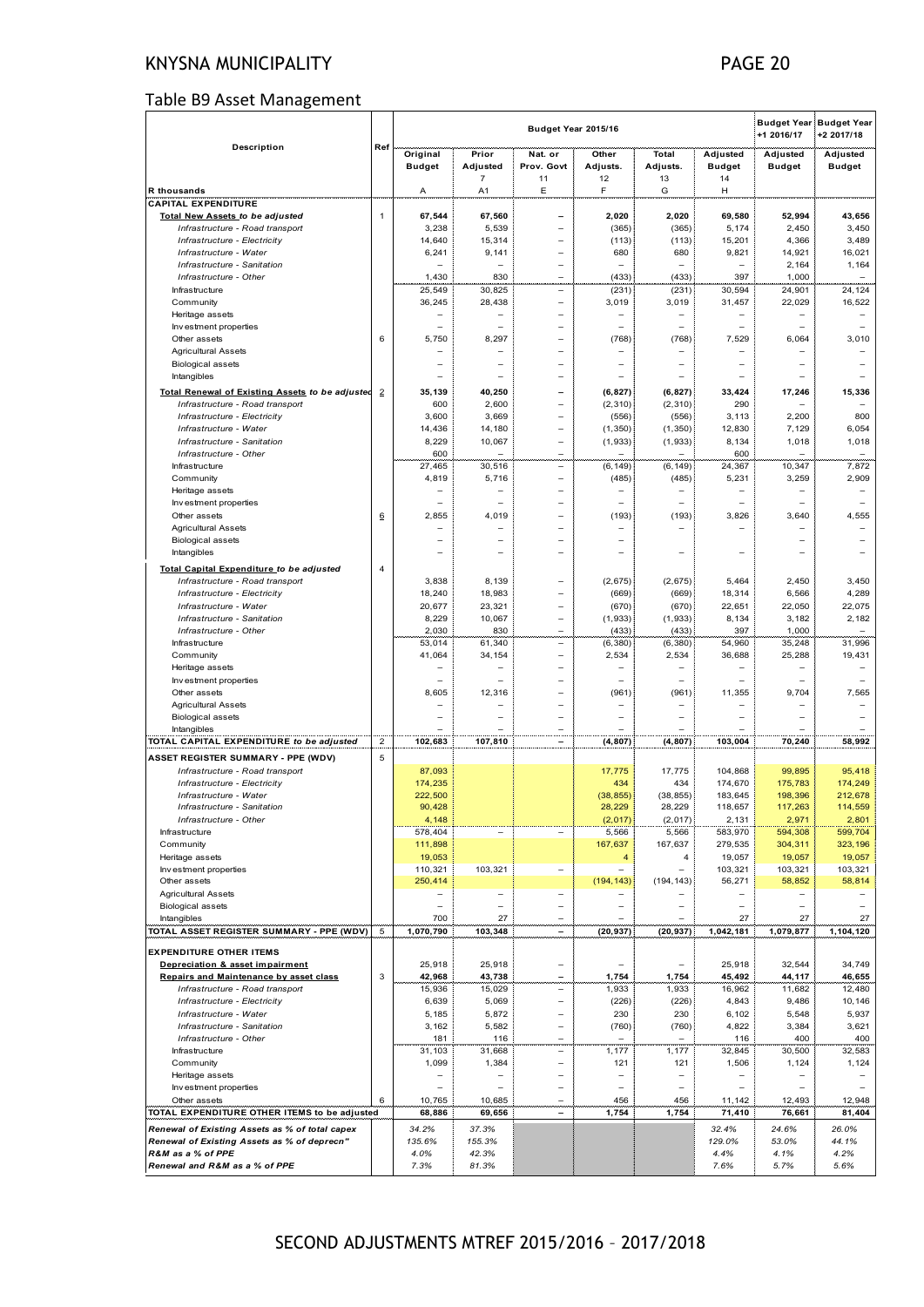#### KNYSNA MUNICIPALITY **PAGE 21**

#### Table B10 Basic service delivery measurement

|                                                                                                    |                  |                           |                                            |                               |                                            | Budget Year 2015/16                        |                          |                   |                          |                           | <b>Budget Year</b><br>+1 2016/17 | <b>Budget Year</b><br>+2 2017/18 |
|----------------------------------------------------------------------------------------------------|------------------|---------------------------|--------------------------------------------|-------------------------------|--------------------------------------------|--------------------------------------------|--------------------------|-------------------|--------------------------|---------------------------|----------------------------------|----------------------------------|
| Description                                                                                        | Ref              | Original<br><b>Budget</b> | Prior<br>Adjusted                          | Accum.<br>Funds               | Multi-year<br>capital                      | Unfore.<br>Unavoid.                        | Nat. or Prov.<br>Govt    | Other<br>Adjusts. | <b>Total</b><br>Adjusts. | Adjusted<br><b>Budget</b> | Adjusted<br><b>Budget</b>        | Adjusted<br><b>Budget</b>        |
|                                                                                                    |                  |                           | $\overline{7}$                             | 8                             | 9                                          | 10                                         | 11                       | 12                | 13                       | 14                        |                                  |                                  |
|                                                                                                    |                  | Α                         | A1                                         | B                             | С                                          | D                                          | E                        | F                 | G                        | Η                         |                                  |                                  |
| Household service targets                                                                          | 1                |                           |                                            |                               |                                            |                                            |                          |                   |                          |                           |                                  |                                  |
| Water:                                                                                             |                  |                           |                                            |                               |                                            |                                            |                          |                   |                          |                           |                                  |                                  |
| Piped water inside dwelling                                                                        |                  | 18,103                    |                                            |                               |                                            |                                            |                          | $-1762$           | (1,762.00)               | 16                        | 19,732                           | 21,508                           |
| Piped water inside y ard (but not in dwelling)<br>Using public tap (at least min.service level)    | $\boldsymbol{2}$ | 3,209<br>4,243            |                                            |                               |                                            |                                            |                          | $-310$<br>$-499$  | (310.00)<br>(499.00)     | 3<br>$\overline{4}$       | 3,498<br>4,625                   | 3,813<br>5,041                   |
| Other water supply (at least min.service level)                                                    |                  |                           |                                            |                               |                                            |                                            |                          |                   |                          |                           |                                  |                                  |
| Minimum Service Level and Above sub-total                                                          |                  | $\overline{26}$           | $\overline{a}$                             | $\overline{a}$                | $\overline{a}$                             | $\overline{a}$                             | $\overline{a}$           | (3)               | (2, 571.00)              | $\overline{23}$           | 28                               | $\overline{30}$                  |
| Using public tap (< min.service level)                                                             | 3                | 1,029                     |                                            |                               |                                            |                                            |                          | $-100$            | (100.00)                 | 1                         | 1,121                            | 1,222                            |
| Other water supply (< min.service level)                                                           | 3,4              | 441                       |                                            |                               |                                            |                                            |                          | $-59$             | (59.00)                  | $\mathsf{0}$              | 480                              | 524                              |
| No water supply<br>Below Minimum Servic Level sub-total                                            |                  | 1                         | $\overline{a}$                             | $\overline{a}$                | $\overline{\phantom{a}}$                   | $\overline{a}$                             | $\frac{1}{2}$            | (0)               | (159.00)                 | 1                         | 2                                | $\overline{2}$                   |
| Total number of households                                                                         | 5                | $\overline{27}$           | $\overline{\phantom{a}}$                   | $\overline{\phantom{0}}$      | $\overline{a}$                             | $\overline{a}$                             | $\overline{\phantom{a}}$ | (3)               | (2,730.00)               | 24                        | $\overline{29}$                  | $\overline{32}$                  |
| Sanitation/sewerage:                                                                               |                  |                           |                                            |                               |                                            |                                            |                          |                   |                          |                           |                                  |                                  |
| Flush toilet (connected to sew erage)                                                              |                  | 20,478                    |                                            |                               |                                            |                                            |                          | $-2024$           | (2,024.00)               | 18                        | 22,321                           | 24,330                           |
| Flush toilet (with septic tank)                                                                    |                  |                           |                                            |                               |                                            |                                            |                          |                   |                          |                           |                                  |                                  |
| Chemical toilet                                                                                    |                  |                           |                                            |                               |                                            |                                            |                          |                   |                          | ÷                         |                                  |                                  |
| Pit toilet (ventilated)                                                                            |                  | 2,464                     |                                            |                               |                                            |                                            |                          | $-355$            | (355.00)                 | $\overline{2}$            | 2,686                            | 2,928                            |
| Other toilet provisions (> min.service level)<br>Minimum Service Level and Above sub-total         |                  | 22,942                    | $\overline{a}$                             | ۰                             | $\overline{\phantom{a}}$                   | $\overline{a}$                             | $\frac{1}{2}$            | (2, 379)          | (2,379.00)               | 20,563                    | 25,007                           | 27,258                           |
| <b>Bucket toilet</b>                                                                               |                  | 606                       |                                            |                               |                                            |                                            |                          | $-78$             | (78.00)                  | 1                         | 660                              | 720                              |
| Other toilet provisions (< min.service level)                                                      |                  |                           |                                            |                               |                                            |                                            |                          |                   |                          |                           |                                  |                                  |
| No toilet provisions                                                                               |                  | 3,476                     |                                            |                               |                                            |                                            |                          | $-272$            | (272.00)                 | 3                         | 3,789                            | 4,130                            |
| Below Minimum Servic Level sub-total<br>Total number of households                                 | 5                | 4,082<br>27,025           | $\overline{\phantom{a}}$<br>$\overline{a}$ | ۰<br>$\overline{\phantom{0}}$ | $\overline{\phantom{0}}$<br>$\overline{a}$ | $\overline{a}$<br>$\overline{\phantom{a}}$ | $\overline{a}$           | (350)             | (350.00)<br>(2,729.00)   | 3,732<br>24,296           | 4,450<br>29,457                  | 4,850<br>32,108                  |
|                                                                                                    |                  |                           |                                            |                               |                                            |                                            | $\overline{\phantom{0}}$ | (2, 729)          |                          |                           |                                  |                                  |
| Energy:<br>Electricity (at least min. service level)                                               |                  | 23,930                    |                                            |                               |                                            |                                            |                          | $-2382$           | (2,382.00)               | 22                        | 26,083                           | 28,431                           |
| Electricity - prepaid (> min.service level)                                                        |                  |                           |                                            |                               |                                            |                                            |                          |                   |                          | $\overline{\phantom{a}}$  |                                  |                                  |
| Minimum Service Level and Above sub-total                                                          |                  | 23,930                    | $\overline{a}$                             | $\overline{a}$                | L,                                         |                                            | $\overline{a}$           | (2, 382)          | (2,382.00)               | 21,548                    | 26,083                           | 28,431                           |
| Electricity (< min.service level)                                                                  |                  |                           |                                            |                               |                                            |                                            |                          |                   |                          |                           |                                  |                                  |
| Electricity - prepaid (< min. service level)                                                       |                  |                           |                                            |                               |                                            |                                            |                          |                   |                          | ٠                         |                                  |                                  |
| Other energy sources<br>Below Minimum Servic Level sub-total                                       |                  | 3,095<br>3,095            | -                                          | -                             |                                            |                                            |                          | $-348$<br>(348)   | (348.00)<br>(348.00)     | 3<br>2,747                | 3,374<br>3,374                   | 3,677<br>3,677                   |
| Total number of households                                                                         | 5                | 27,025                    | $\overline{a}$                             | $\overline{a}$                | -<br>$\overline{a}$                        | -<br>$\overline{a}$                        | -<br>$\overline{a}$      | (2,730)           | (2,730.00)               | 24,295                    | 29,457                           | 32,108                           |
| <u>Refuse:</u>                                                                                     |                  |                           |                                            |                               |                                            |                                            |                          |                   |                          |                           |                                  |                                  |
| Removed at least once a week (min.service)                                                         |                  | 27,353                    |                                            |                               |                                            |                                            |                          | $-4723$           | (4, 723.00)              | 23                        | 28,179                           | 28,179                           |
| Minimum Service Level and Above sub-total                                                          |                  | 27,353                    | ÷                                          |                               |                                            | $\overline{a}$                             | $\overline{a}$           | (4, 723)          | (4, 723.00)              | 22,630                    | 28,179                           | 28,179                           |
| Removed less frequently than once a week                                                           |                  |                           |                                            |                               |                                            |                                            |                          | 172               | 172.00                   | 172                       |                                  |                                  |
| Using communal refuse dump                                                                         |                  |                           |                                            |                               |                                            |                                            |                          | 351               | 351.00                   | 351                       |                                  |                                  |
| Using own refuse dump<br>Other rubbish disposal                                                    |                  |                           |                                            |                               |                                            |                                            |                          | 622<br>191        | 622.00<br>191.00         | 622<br>191                |                                  |                                  |
| No rubbish disposal                                                                                |                  |                           |                                            |                               |                                            |                                            |                          | 329               | 329.00                   | 329                       |                                  |                                  |
| Below Minimum Servic Level sub-total                                                               |                  |                           | $\overline{a}$                             | $\overline{a}$                | $\overline{a}$                             | $\overline{a}$                             | $\overline{a}$           | 1,665             | 1,665.00                 | 1,665                     |                                  |                                  |
| Total number of households                                                                         | 5                | 27,353                    | $\qquad \qquad -$                          | $\overline{\phantom{0}}$      | $\overline{\phantom{0}}$                   | $\overline{\phantom{0}}$                   | $\qquad \qquad -$        | (3,058)           | (3,058.00)               | 24,295                    | 28,179                           | 28,179                           |
| <b>Households receiving Free Basic Service</b>                                                     | 15               |                           |                                            |                               |                                            |                                            |                          |                   |                          |                           |                                  |                                  |
| Water (6 kilolitres per household per month)                                                       |                  | 17,299                    |                                            |                               |                                            |                                            |                          |                   |                          | 17                        | 17,818                           | 17,818                           |
| Sanitation (free minimum level service)                                                            |                  | 12,237                    |                                            |                               |                                            |                                            |                          |                   |                          | 12                        | 12,605                           | 12,605                           |
| Electricity/other energy (50kwh per household per mo<br>Refuse (removed at least once a week)      |                  | 8,573<br>10,568           |                                            |                               |                                            |                                            |                          |                   |                          | 9<br>11                   | 8,830<br>10,568                  | 8,830<br>10,568                  |
| Cost of Free Basic Services provided (R'000)                                                       | 16               |                           |                                            |                               |                                            |                                            |                          |                   |                          |                           |                                  |                                  |
| Water (6 kilolitres per household per month)                                                       |                  | 22,225                    |                                            |                               |                                            |                                            |                          |                   | ä,                       | 22,225                    | 24,225                           | 26,406                           |
| Sanitation (free sanitation service)                                                               |                  | 10,945                    |                                            |                               |                                            |                                            |                          |                   | ä,                       | 10,945                    | 11,930                           | 13,003                           |
| Electricity/other energy (50kwh per household per mo                                               |                  | 3,418                     |                                            |                               |                                            |                                            |                          |                   |                          | 3,418                     | 3,725                            | 4,061                            |
| Refuse (removed once a week)                                                                       |                  | 9,933                     |                                            |                               |                                            |                                            |                          |                   |                          | 9,933                     | 10,826                           | 11,801                           |
| rotal cost of FBS provided (minimum social packa                                                   |                  | 46,520                    |                                            |                               |                                            |                                            |                          |                   |                          | 40, JZU                   | 50,707                           | 55,271                           |
| Highest level of free service provided<br>Property rates (R'000 value threshold)                   |                  | 100000                    |                                            |                               |                                            |                                            |                          |                   | ä,                       | 100,000                   | 100000                           | 100000                           |
| Water (kilolitres per household per month)                                                         |                  | 6                         |                                            |                               |                                            |                                            |                          |                   |                          | 6                         |                                  | 6                                |
| Sanitation (kilolitres per household per month)                                                    |                  |                           |                                            |                               |                                            |                                            |                          |                   |                          |                           |                                  |                                  |
| Sanitation (Rand per household per month)                                                          |                  |                           |                                            |                               |                                            |                                            |                          |                   |                          |                           |                                  |                                  |
| Electricity (kw per household per month)                                                           |                  | 50                        |                                            |                               |                                            |                                            |                          |                   |                          | 50                        | 50                               | 50                               |
| Refuse (average litres per week)                                                                   |                  | 170                       |                                            |                               |                                            |                                            |                          |                   | ä,                       | 170                       | 170                              | 170                              |
| Revenue cost of free services provided (R'000) 17                                                  |                  |                           |                                            |                               |                                            |                                            |                          |                   |                          |                           |                                  |                                  |
| Property rates (R15 000 threshold rebate)<br>Property rates (other exemptions, reductions and reba |                  | 27,239                    |                                            |                               |                                            |                                            |                          |                   | ÷.                       | 27,239                    | 29,893                           | 29,893                           |
| Water                                                                                              |                  | 8,084                     |                                            |                               |                                            |                                            |                          |                   |                          | 8,084                     | 8,569                            | 8,569                            |
| Sanitation                                                                                         |                  | 1,089                     |                                            |                               |                                            |                                            |                          |                   |                          | 1,089                     | 1,155                            | 1,155                            |
| Electricity/other energy                                                                           |                  | 3,529                     |                                            |                               |                                            |                                            |                          |                   |                          | 3,529                     | 3,634                            | 3,634                            |
| Refuse<br>Municipal Housing - rental rebates                                                       |                  | 8,750                     |                                            |                               |                                            |                                            |                          |                   |                          | 8,750                     | 9,362                            | 9,362                            |
| Housing - top structure subsidies                                                                  | 6                | 3,577                     |                                            |                               |                                            |                                            |                          |                   |                          | 3,577                     | 3,638                            | 3,638                            |
| Other                                                                                              |                  |                           |                                            |                               |                                            |                                            |                          |                   |                          |                           |                                  |                                  |
| Total revenue cost of free services provided (total s                                              |                  | 52,267                    | $\overline{a}$                             | $\overline{a}$                | $\overline{a}$                             | $\overline{a}$                             | $\overline{a}$           | $\overline{a}$    | $\ddot{\phantom{a}}$     | 52,267                    | 56,251                           | 56,251                           |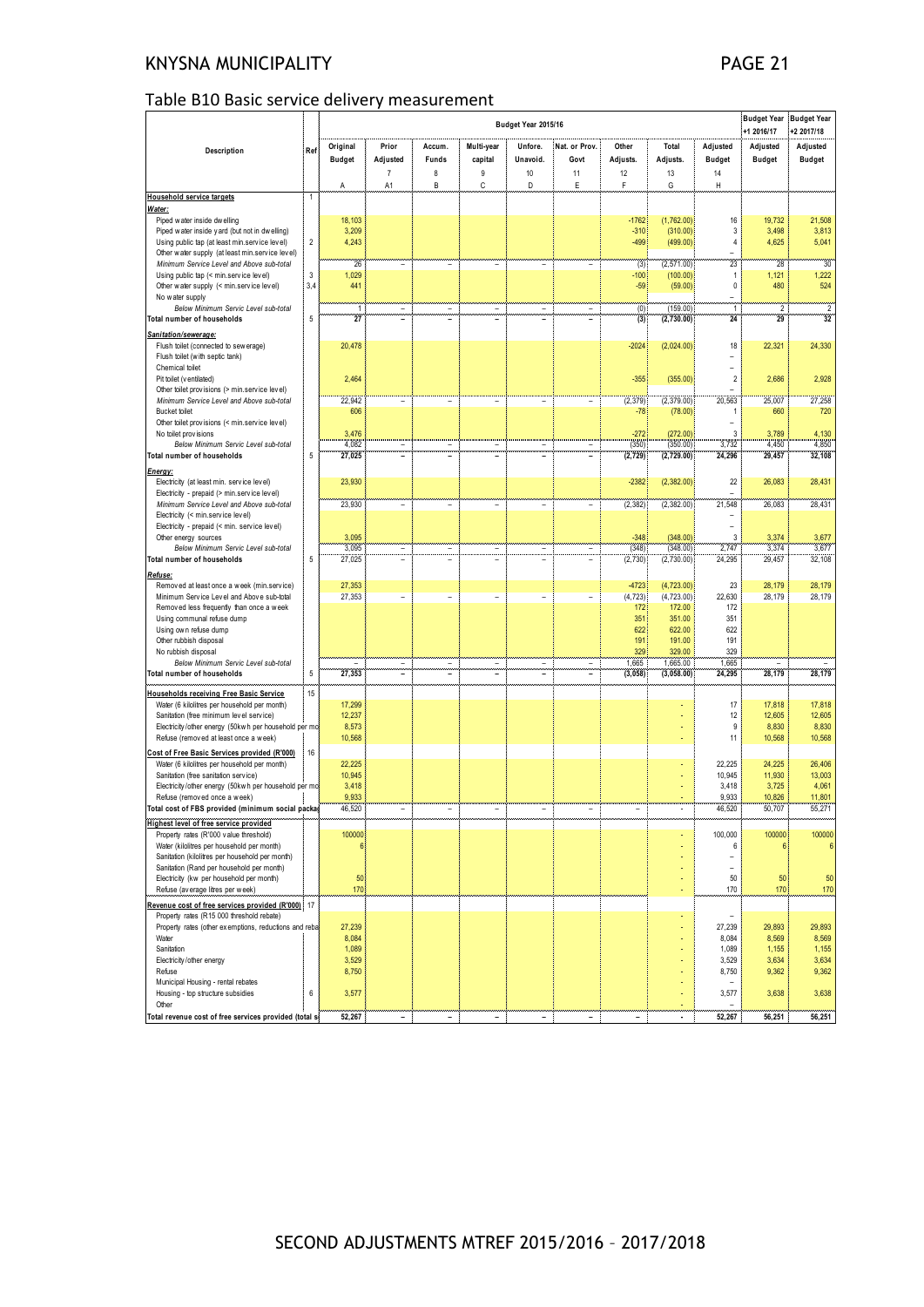## <span id="page-21-0"></span>**PART 2 –SUPPORTING DOCUMENTATION**

## <span id="page-21-1"></span>**Section 5–Adjustments to budget assumptions**

<span id="page-21-2"></span>There are no material changes to budget assumptions except for the increase in Human Settlements grant funding.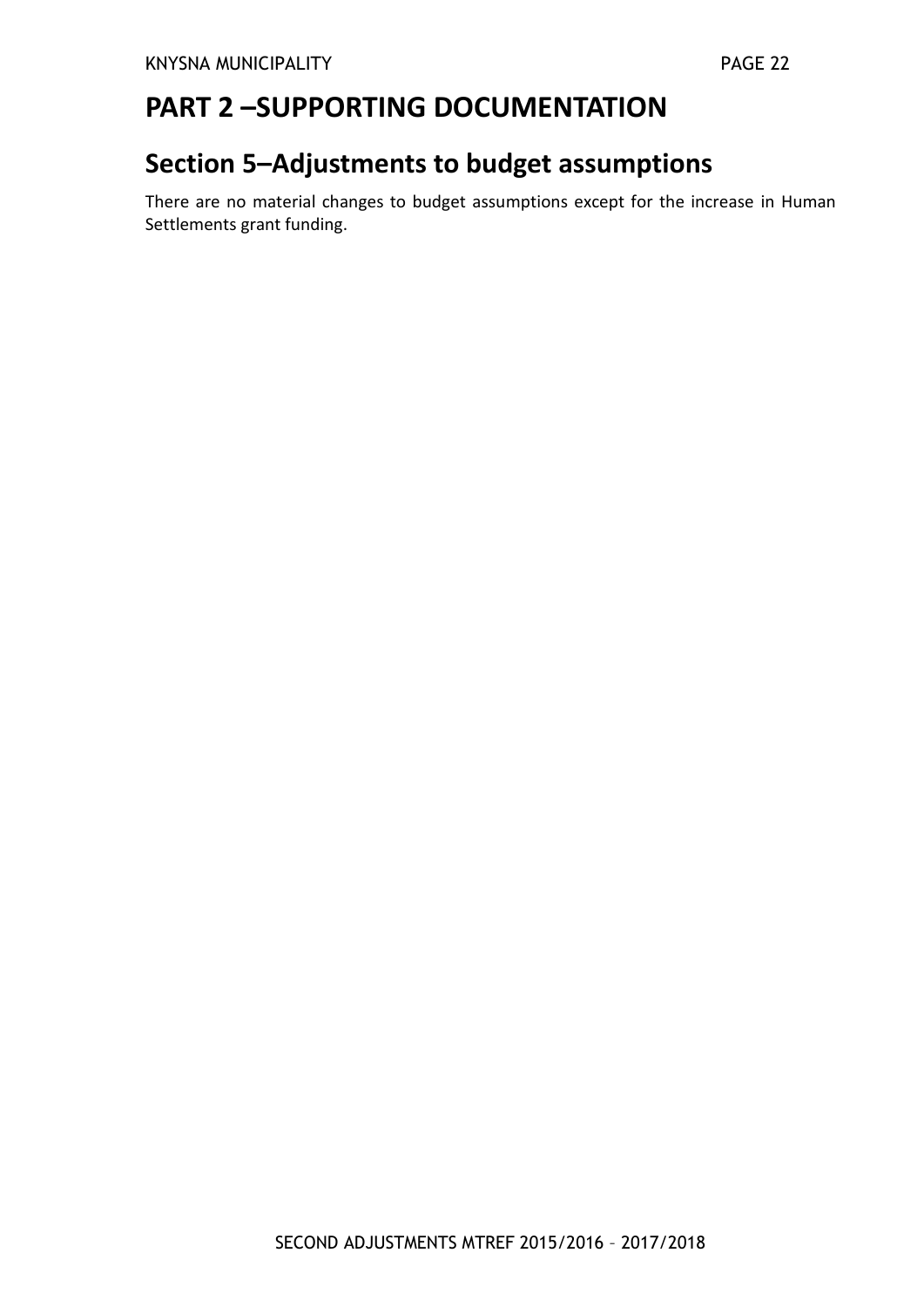### **Section 6–Adjustments to budget funding**

#### **6.1Summary of the impact of the adjustments budget**

#### *6.1.1 Funding of operating and capital expenditure*

Funding of operating expenditure is still in line with the original budget.

#### *6.1.2 Financial plans*

The current MTREF is still in line with the financial plans and strategies approved by Council.

#### *6.1.3 Reserves*

In recent years Council has implemented a policy of maximising its cash-backed reserves whenever possible. The current roll-over requests will be allocated to the CRR.

#### **6.2Expenditure funded in accordance with MFMA section 18**

See paragraph 6.1.1 and Table B7 Cash Flow Statement.

**6.4 Adjustments related to allocations and grants to the municipality, distinguishing between operating and capital, from national government, provincial government, other municipalities and other donors.**

<span id="page-22-0"></span>See section 7 below.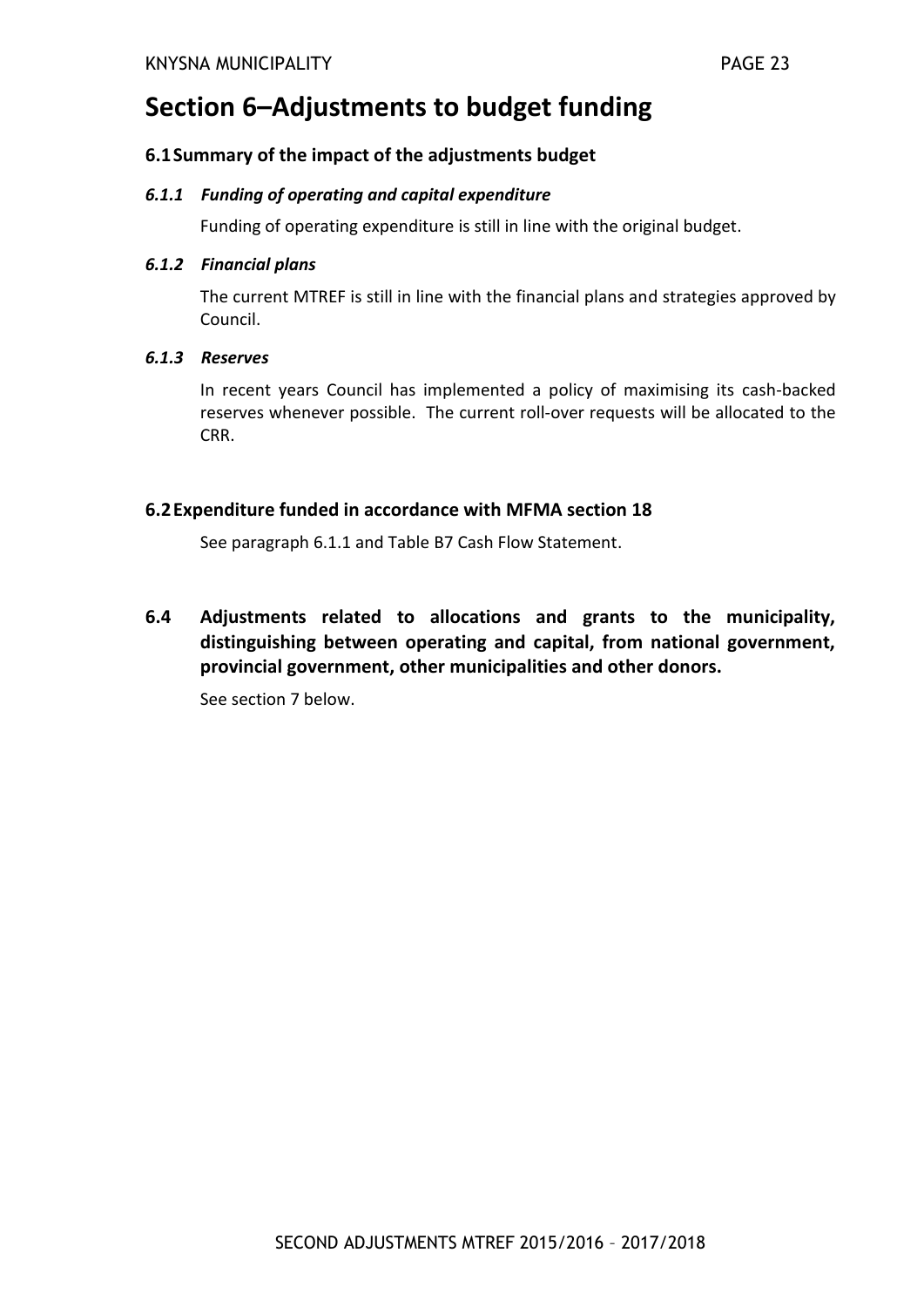## **Section 7–Adjustments to expenditure on allocations and grant programmes**

<span id="page-23-0"></span>

|                                                  |      |                           |                        |                            | +1 2016/17                   | <b>Budget Year Budget Year</b><br>+2 2017/18 |                                 |                           |                           |
|--------------------------------------------------|------|---------------------------|------------------------|----------------------------|------------------------------|----------------------------------------------|---------------------------------|---------------------------|---------------------------|
| Description                                      | Ref  | Original<br><b>Budget</b> | Prior<br>Adjusted<br>7 | Nat. or<br>Prov. Govt<br>9 | Other<br>Adjusts.<br>10      | Total<br>Adjusts.<br>11                      | Adjusted<br><b>Budget</b><br>12 | Adjusted<br><b>Budget</b> | Adjusted<br><b>Budget</b> |
| R thousands                                      |      | A                         | A1                     | C                          | D                            | E                                            | F                               |                           |                           |
| <b>RECEIPTS:</b>                                 | 1, 2 |                           |                        |                            |                              |                                              |                                 |                           |                           |
| <b>Operating Transfers and Grants</b>            |      |                           |                        |                            |                              |                                              |                                 |                           |                           |
| National Government:                             |      | 64,318                    | 64,633                 | 46                         | $\qquad \qquad \blacksquare$ | 46                                           | 64,679                          | 69.249                    | 75.046                    |
| Local Gov ernment Equitable Share                |      | 56.163                    | 56,163                 |                            |                              | $\overline{a}$                               | 56.163                          | 62,237                    | 67,761                    |
| DWA: Masibambane                                 | 3    | ÷                         | 315                    |                            | $\overline{\phantom{0}}$     | $\equiv$                                     | 315                             | $\equiv$                  | $\qquad \qquad -$         |
| <b>Finance Management</b>                        |      | 1,450                     | 1,450                  |                            | -                            | $\overline{\phantom{0}}$                     | 1.450                           | 1,475                     | 1.550                     |
| Municipal Systems Improvement                    |      | 930                       | 930                    |                            |                              |                                              | 930                             | 957                       | 1,033                     |
| CoGTA: Municipal Infrastructure Grant (MIG)      |      | 4,036                     | 4,036                  | 46                         |                              | 46                                           | 4,082                           | 4,089                     | 4,334                     |
| DME: Integrated National Electrification (INEP)  |      | 737                       | 737                    |                            |                              |                                              | 737                             | 491                       | 368                       |
| NT: Neighbourhood Development Partnership (NDPG) |      |                           |                        |                            |                              | $\overline{\phantom{0}}$                     |                                 |                           |                           |
| Extended Public Works Program                    |      | 1,002                     | 1,002                  |                            |                              | L,                                           | 1,002                           | $\overline{\phantom{0}}$  |                           |
| Other transfers and grants [insert description]  |      |                           |                        |                            |                              |                                              |                                 |                           |                           |
| <b>Provincial Government:</b>                    |      | 29,485                    | 49,233                 | 22,318                     | 7,116                        | 29,434                                       | 78,667                          | 35,234                    | 33,737                    |
| LG&H: Integrated Housing & Human Settlements     |      | 24,012                    | 34,012                 | 22.318                     | 6,556                        | 28,874                                       | 62,886                          | 29,706                    | 26,378                    |
| LG&H: Community Development Worker               |      | 54                        | 54                     |                            | (0)                          | (0)                                          | 54                              | 57                        | 60                        |
| LG&H: Housing Consumer Education                 |      |                           |                        |                            |                              |                                              |                                 |                           |                           |
| PW: Maintenance of Proclaimed Roads              |      | 67                        | 67                     |                            |                              |                                              | 67                              |                           |                           |
| PT: LG Financial Management Support Grant        |      |                           | 300                    |                            | $\overline{\phantom{0}}$     | $\equiv$                                     | 300                             |                           |                           |
| CA: Library Conditional Grant                    |      | 5,161                     | 4,481                  |                            | 560                          | 560                                          | 5,041                           | 5,471                     | 7,299                     |
| <b>Disaster Management Grant</b>                 |      | 191                       | 3,221                  |                            |                              | $\overline{\phantom{0}}$                     | 3,221                           |                           |                           |
| <b>PW: Hazardrous Locations</b>                  |      |                           | 7,098                  |                            |                              |                                              | 7.098                           |                           |                           |
| <b>Total Operating Transfers and Grants</b>      | 6    | 93,803                    | 113,866                | 22,364                     | 7,116                        | 29,480                                       | 143,346                         | 104,483                   | 108,783                   |
| <b>Capital Transfers and Grants</b>              |      |                           |                        |                            |                              |                                              |                                 |                           |                           |
| <b>National Government:</b>                      |      | 25,532                    | 25,532                 | 325                        | $\qquad \qquad -$            | 325                                          | 25,857                          | 24,557                    | 24,505                    |
| CoGTA: Municipal Infrastructure Grant (MIG)      |      | 20,269                    | 20,269                 | 325                        |                              | 325                                          | 20,594                          | 21,048                    | 21,873                    |
| DME: Integrated National Electrification (INEP)  |      | 5,263                     | 5,263                  |                            |                              | $\qquad \qquad -$                            | 5,263                           | 3,509                     | 2,632                     |
| <b>Provincial Government:</b>                    |      | 30,733                    | 23,003                 | 6,461                      | (560)                        | 5,901                                        | 28,904                          | 22,029                    | 16,522                    |
| LG&H: Integrated Housing & Human Settlements     |      | 29,372                    | 19,372                 | 6,461                      | ۳                            | 6.461                                        | 25.833                          | 22.029                    | 16,522                    |
| <b>Disaster Management Grant</b>                 |      | 1,361                     | 2,951                  |                            |                              | $\overline{\phantom{0}}$                     | 2,951                           |                           |                           |
| CA: Library Conditional Grant                    |      |                           | 680                    |                            | (560)                        | (560)                                        | 120                             |                           |                           |
| <b>Total Capital Transfers and Grants</b>        | 6    | 56,265                    | 48,535                 | 6,786                      | (560)                        | 6,226                                        | 54,761                          | 46,586                    | 41,027                    |
| TOTAL RECEIPTS OF TRANSFERS & GRANTS             |      | 150,068                   | 162,401                | 29.150                     | 6.556                        | 35.706                                       | 198.107                         | 151.069                   | 149.810                   |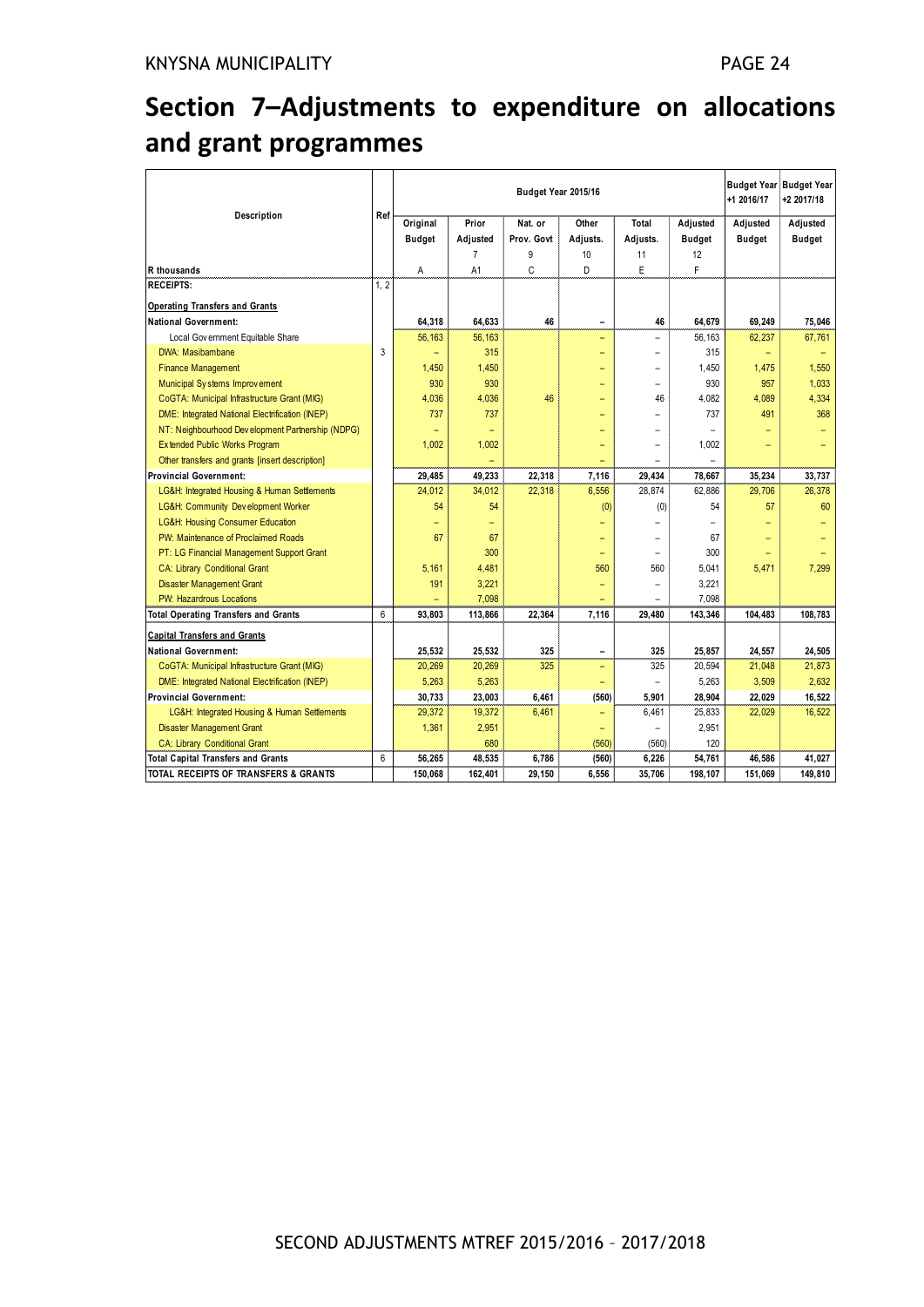## **Section 8 – Adjustments to allocations or grants made by the municipality**

<span id="page-24-0"></span>

| Description                                     | Budget Year 2015/16 |                |                          |                              |               | +1 2016/17    | <b>Budget Year Budget Year</b><br>+2 2017/18 |
|-------------------------------------------------|---------------------|----------------|--------------------------|------------------------------|---------------|---------------|----------------------------------------------|
|                                                 | Original            | Prior          | Other                    | <b>Total</b>                 | Adjusted      | Adjusted      | Adjusted                                     |
|                                                 | <b>Budget</b>       | Adjusted       | Adjusts.                 | Adjusts.                     | <b>Budget</b> | <b>Budget</b> | <b>Budget</b>                                |
|                                                 |                     | 6              | 11                       | 12                           | 13            |               |                                              |
| <b>R</b> thousands                              | A                   | A <sub>1</sub> | F                        | G                            | H             |               |                                              |
| Cash Transfers to Groups of Individuals         |                     |                |                          |                              |               |               |                                              |
| <b>Bursary Scheme</b>                           | 223                 | 423            |                          |                              | 423           | 238           | 255                                          |
| <b>Grants-in-aid and Donations</b>              | 214                 | 450            |                          | -                            | 450           | 229           | 245                                          |
|                                                 |                     |                |                          |                              |               |               |                                              |
| TOTAL ALLOCATIONS TO OTHER ORGANS OF STATE:     | 437                 | 637            |                          | $\overline{\phantom{m}}$     | 873           | 467           | 500                                          |
| Cash transfers to other Organisations           |                     |                |                          |                              |               |               |                                              |
| Leisure Isle Residents Association              | 41                  | 41             |                          |                              | 41            | 44            | 47                                           |
| <b>Animal Welfare</b>                           | 462                 | 462            |                          |                              | 462           | 495           | 529                                          |
| <b>Grants-in-aid and Donations</b>              | 616                 | 616            |                          |                              | 616           | 659           | 706                                          |
| <b>Knysna Tourism</b>                           | 4,000               | 4,000          |                          |                              | 4,000         | 4,000         | 4,000                                        |
| <b>Pledge Nature Reserve</b>                    |                     | 45             |                          |                              | 45            | 100           | 100                                          |
| Sedgefield Island Conservancy                   |                     | 10             |                          |                              | 10            | 10            | 10                                           |
| TOTAL CASH TRANSFERS TO OTHER ORGANISATIONS:    | 5,119               | 5,174          | $\overline{\phantom{0}}$ | $\qquad \qquad \blacksquare$ | 5,174         | 5,308         | 5,391                                        |
| <b>TOTAL CASH TRANSFERS</b>                     | 5,556               | 5.811          |                          |                              | 6.047         | 5.775         | 5.891                                        |
| Cash Transfers to Groups of Individuals         |                     |                |                          |                              |               |               |                                              |
| <b>Social Relief of Distress</b>                | 75                  | 75             | $\overline{\phantom{0}}$ | -                            | 75            |               |                                              |
| Total Non-Cash Grants To Groups Of Individuals: | 75                  | 75             |                          | $\blacksquare$               | 75            |               |                                              |
|                                                 |                     |                |                          |                              |               |               |                                              |
| <b>TOTAL NON-CASH TRANSFERS</b>                 | 75                  | 75             | $\overline{\phantom{m}}$ | $\overline{\phantom{m}}$     | 75            |               |                                              |
| <b>TOTAL TRANSFERS</b>                          | 5.631               | 5.886          | $\qquad \qquad$          | $\overline{\phantom{0}}$     | 6,122         | 5,775         | 5,891                                        |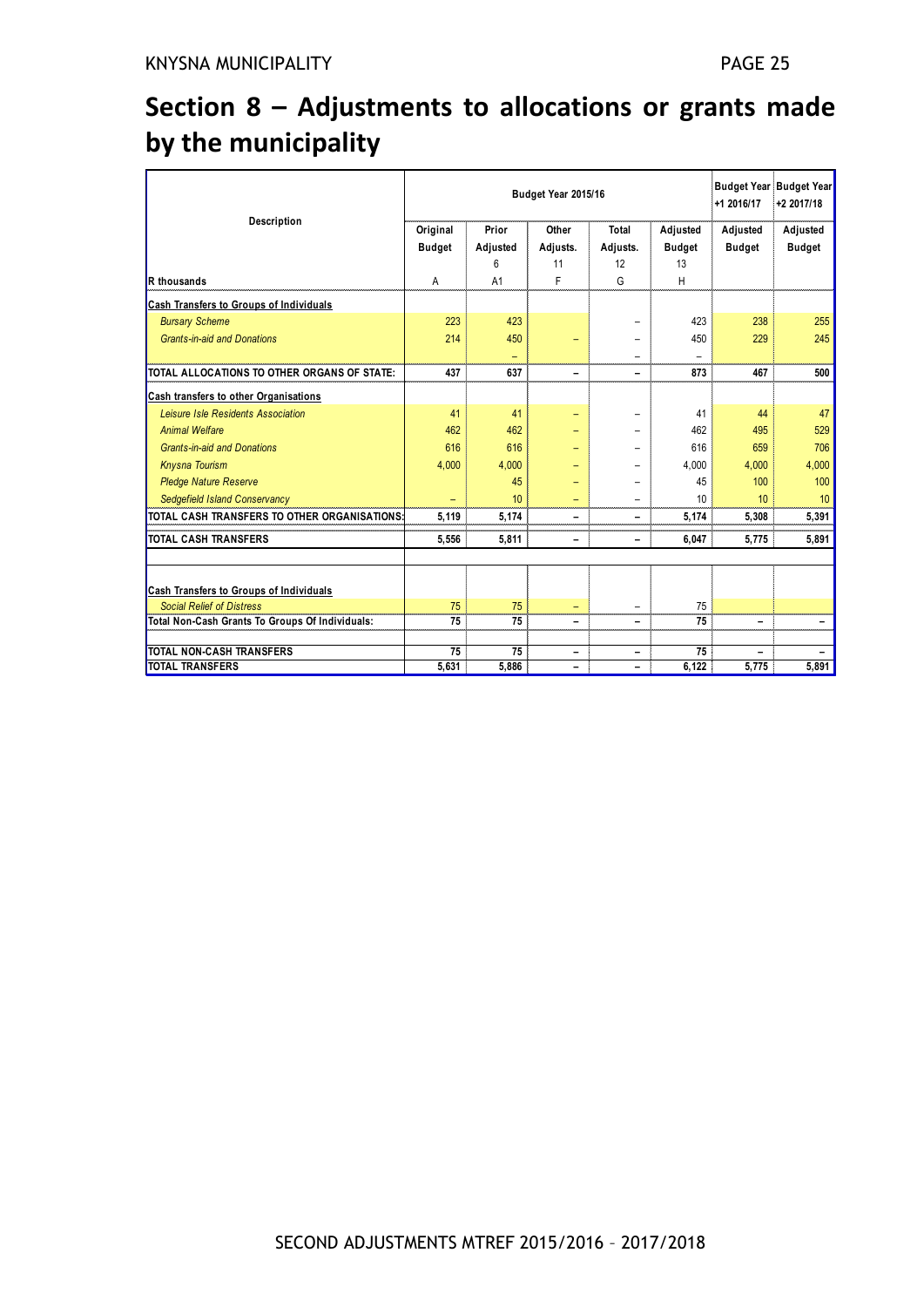## **Section 9 – Adjustments to councillors and board members allowances and employee benefits**

<span id="page-25-0"></span>

|                                                          |     | Budget Year 2015/16 |                |          |                          |               |
|----------------------------------------------------------|-----|---------------------|----------------|----------|--------------------------|---------------|
| Summary of remuneration                                  | Ref | Original            | Prior          | Other    | Total                    | Adjusted      |
|                                                          |     | <b>Budget</b>       | Adjusted       | Adjusts. | Adjusts.                 | <b>Budget</b> |
|                                                          |     |                     | 5              | 10       | 11                       | 12            |
| R thousands                                              |     | А                   | A <sub>1</sub> | F        | G                        | Н             |
| <b>Councillors (Political Office Bearers plus Other)</b> |     |                     |                |          |                          |               |
| <b>Basic Salaries and Wages</b>                          |     | 4,579               | 4,579          |          |                          | 4,579         |
| Pension and UIF Contributions                            |     | 243                 | 243            |          |                          | 243           |
| <b>Medical Aid Contributions</b>                         |     |                     |                |          |                          |               |
| Motor Vehicle Allow ance                                 |     | 1,579               | 1,579          |          | $\overline{\phantom{0}}$ | 1,579         |
| Cellphone Allow ance                                     |     | 416                 | 416            |          |                          | 416           |
| Sub Total - Councillors                                  |     | 6,817               | 6,817          |          |                          | 6,817         |
| % increase                                               |     |                     |                |          |                          |               |
| Senior Managers of the Municipality                      |     |                     |                |          |                          |               |
| <b>Basic Salaries and Wages</b>                          |     | 6,689               | 5,508          | (37)     | (37)                     | 5,471         |
| Pension and UIF Contributions                            |     | 510                 | 368            | 48       | 48                       | 416           |
| <b>Medical Aid Contributions</b>                         |     | 113                 | 68             |          |                          | 68            |
| Performance Bonus                                        |     | 870                 | 992            |          |                          | 992           |
| Motor Vehicle Allow ance                                 |     | 466                 | 336            | 20       | 20                       | 356           |
| Other benefits and allow ances                           |     | 238                 | 223            | 86       | 86                       | 308           |
| Sub Total - Senior Managers of Municipality              |     | 8,887               | 7,494          | 117      | 117                      | 7,611         |
| % increase                                               |     |                     | (0)            |          |                          | 0             |
| <b>Other Municipal Staff</b>                             |     |                     |                |          |                          |               |
| <b>Basic Salaries and Wages</b>                          |     | 110,931             | 111,596        | (1,802)  | (1, 802)                 | 109,794       |
| Pension and UIF Contributions                            |     | 20,647              | 20,663         | (390)    | (390)                    | 20,273        |
| <b>Medical Aid Contributions</b>                         |     | 12,591              | 12,591         | (619)    | (619)                    | 11,972        |
| Ov ertime                                                |     | 11,252              | 12,151         | 5,482    | 5,482                    | 17,633        |
| Performance Bonus                                        |     | 9,156               | 9,163          | 212      | 212                      | 9,374         |
| Motor Vehicle Allow ance                                 |     | 4,394               | 3,815          | 5        | 5                        | 3,819         |
| Housing Allow ances                                      |     | 2,031               | 2,045          | 222      | 222                      | 2,267         |
| Other benefits and allow ances                           |     | 5,612               | 5,723          | 1,559    | 1,559                    | 7,281         |
| Payments in lieu of leave                                |     | 1,091               | 1,104          |          |                          | 1,104         |
| Long service awards                                      |     | 1,872               | 1,872          |          |                          | 1,872         |
| Post-retirement benefit obligations                      | 5   | 8,274               | 8,274          |          |                          | 8,274         |
| Sub Total - Other Municipal Staff                        |     | 187,851             | 188,997        | 4,668    | 4,668                    | 193,665       |
| % increase                                               |     |                     |                |          |                          |               |
| <b>Total Parent Municipality</b>                         |     | 203,554             | 203,307        | 4,785    | 4,785                    | 208,092       |
|                                                          |     |                     |                |          |                          |               |
| TOTAL SALARY, ALLOWANCES & BENEFITS                      |     |                     |                |          |                          |               |
|                                                          |     | 203,554             | 203,307        | 4,785    | 4,785                    | 208,092       |
| % increase                                               |     |                     |                |          |                          |               |
| TOTAL MANAGERS AND STAFF                                 |     | 196,737             | 196,491        | 4,785    | 4,785                    | 201,276       |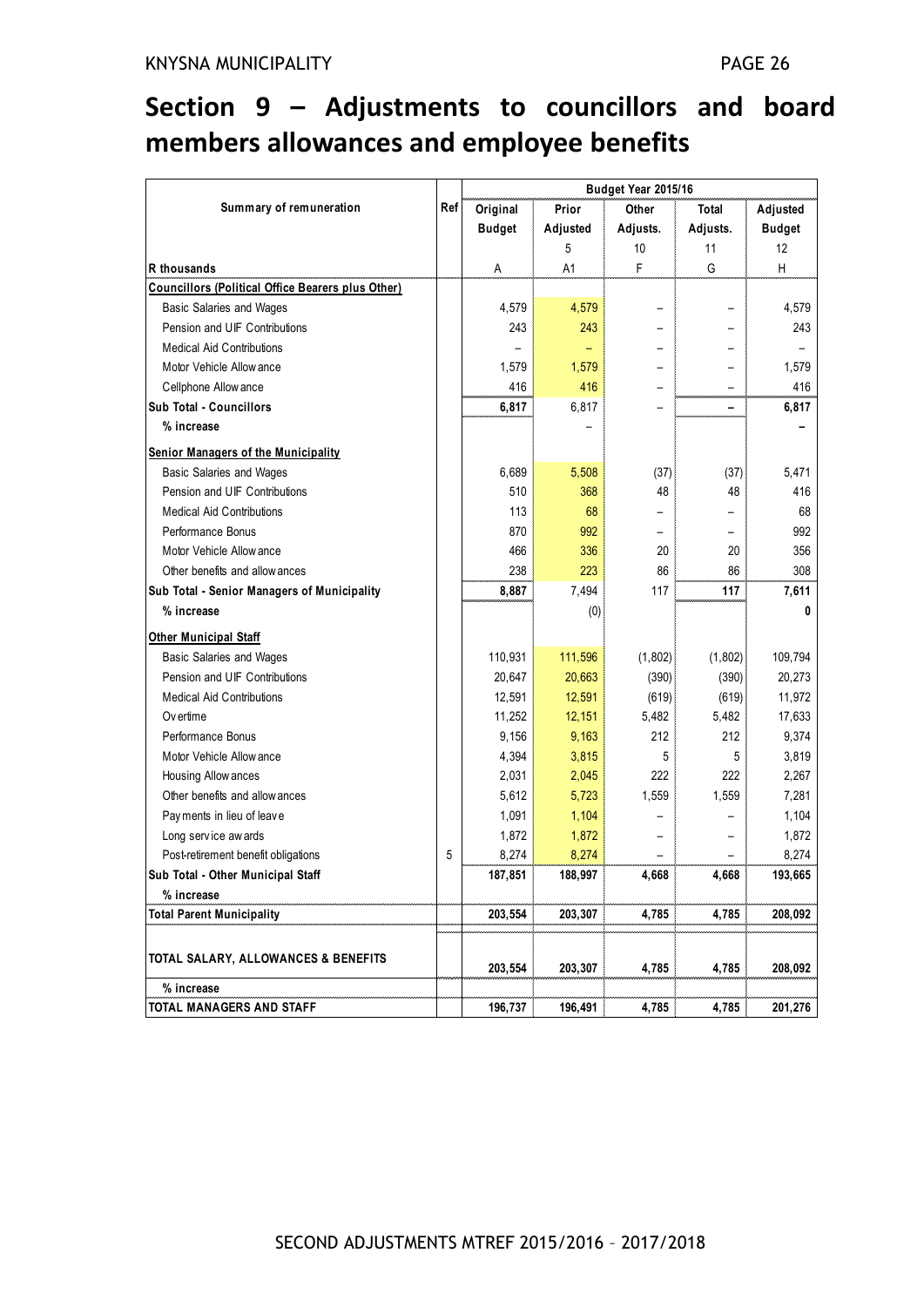## <span id="page-26-0"></span>**Section 10 – Adjustments to capital expenditure**

<span id="page-26-1"></span>• Refer to table B5 above.

## **Section 11 – Other supporting documents**

Various supporting documents are attached to enable the reader a fuller understanding of the MTREF adjustments budget. These are:

#### **Annexure 1 – Main Adjustment Budget Tables**

<span id="page-26-2"></span>Tables B1 to B10